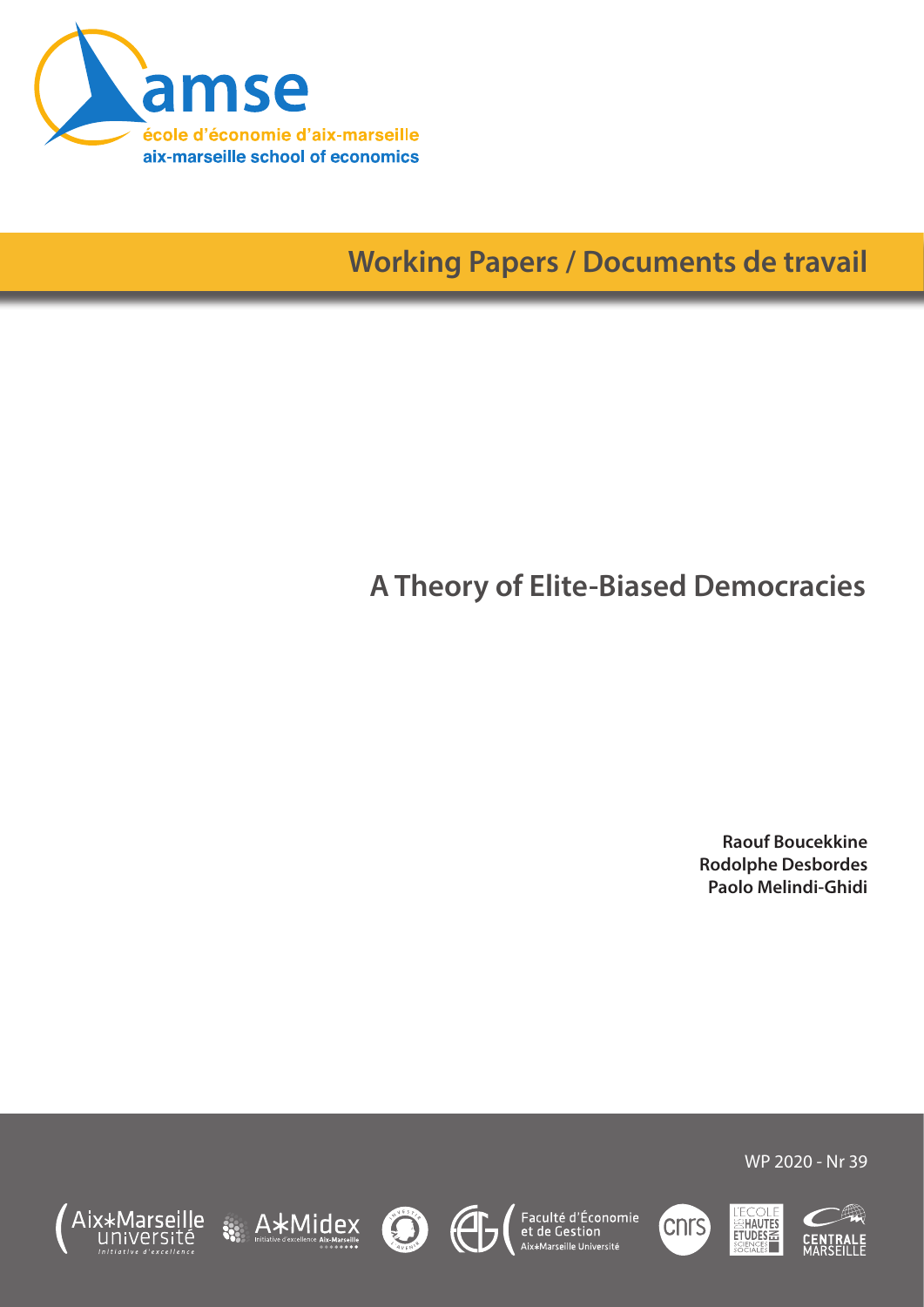## A Theory of Elite-Biased Democracies<sup>∗</sup>

Raouf Boucekkine † Rodolphe Desbordes ‡ Paolo Melindi-Ghidi §

December 1, 2020

#### Abstract

Elite-biased democracies are those democracies in which former political incumbents and their allies coordinate to impose part of the autocratic institutional rules in the new political regime. We document that this type of democratic transition is much more prevalent than the emergence of pure (popular) democracies in which the majority decides the new political rules. We then develop a theoretical model explaining how an elitebiased democracy may arise in an initially autocratic country. To this end, we extend the benchmark political transition model of Acemoglu and Robinson (2006) along two essential directions. First, population is split into majority versus minority groups under the initial autocratic regime. Second, the minority is an insider as it benefits from a more favourable redistribution by the autocrat. We derive conditions under which elite-biased democracies emerge and characterise them, in particular with respect to pure democracies.

Keywords: Elite-biased democracy, institutional change, minority/majority, economic favouritism, inequality, revolution.

JEL classification.: D72, C73

<sup>∗</sup>This work was supported by the French National Research Agency Grant ANR-17-EURE-0020.

<sup>†</sup>Aix-Marseille University, CNRS, EHESS, Centrale Marseille, and AMSE, France. Corresponding member, IRES, UCLouvain, Belgium. AMSE, 5-9 Bd Bourdet, 13001 Marseille, France. E-mail: Raouf.Boucekkine@univ-amu.fr

<sup>‡</sup>SKEMA Business School-UCA. E-mail: rodolphe.desbordes@skema.edu

<sup>§</sup>Economix, UPL, Paris-Nanterre University, CNRS & AMSE Aix-Marseille University, France. Corresponding member, IRES, UCLouvain, Belgium. E-mail: paolo.melindighidi@parisnanterre.fr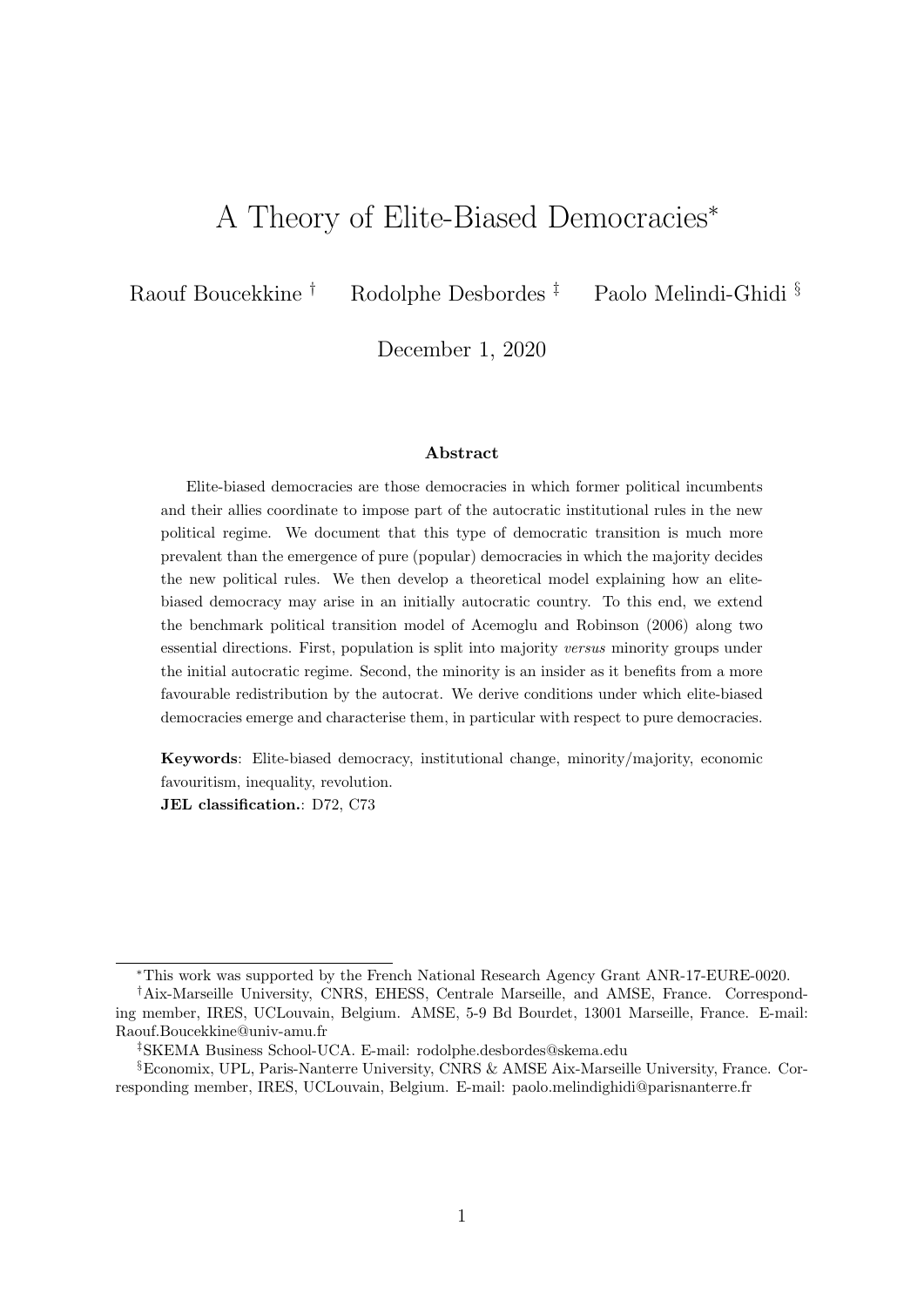## 1 Introduction

Minorities have been the focus of several political economy and political science studies in the last decades. One of the earliest is due to Hirshleifer (1991) and his celebrated "paradox of power". Smaller groups, which are typically (much) poorer and less powerful initially, can be markedly more motivated than the bigger and more powerful groups to invest in conflictual activity and fight, eventually ending in a dominant position. Two other streams in public economics and political economy have put forward the role of minorities; the literature on redistribution and provision of public goods (see for example, Shayo, 2009) and the literature on the causes of social and political conflicts (see, Esteban and Ray, 2011). In particular, the latter is essentially based on the concept of polarisation according to which powerful enough minorities play a key role in major conflicts.

This paper provides a theory linking dominant minorities and institutional change. The political economy literature is much less abundant on this topic in contrast to political science. Albertus and Menaldo (2018) is a representative example of the latter. These authors make the key observation that a significant fraction of democracies are substantially departing from what is usually associated with this form of political regime, e.g. inclusiveness, income redistribution from the rich to the poor, strong welfare states. According to Albertus and Menaldo, this anomaly can be traced back to the different roles of minorities in the democratic transition. Minorities may be partners of the autocratic regime (insider minorities) and, under revolutionary threat, both political actors can form a coalition resulting in an 'elite-biased' democracy. Minorities may also be outsider minorities under the initial authoritarian regime and form a coalition with a rebelling majority to take down the autocratic elite, resulting in a more egalitarian form of 'pure' democracy.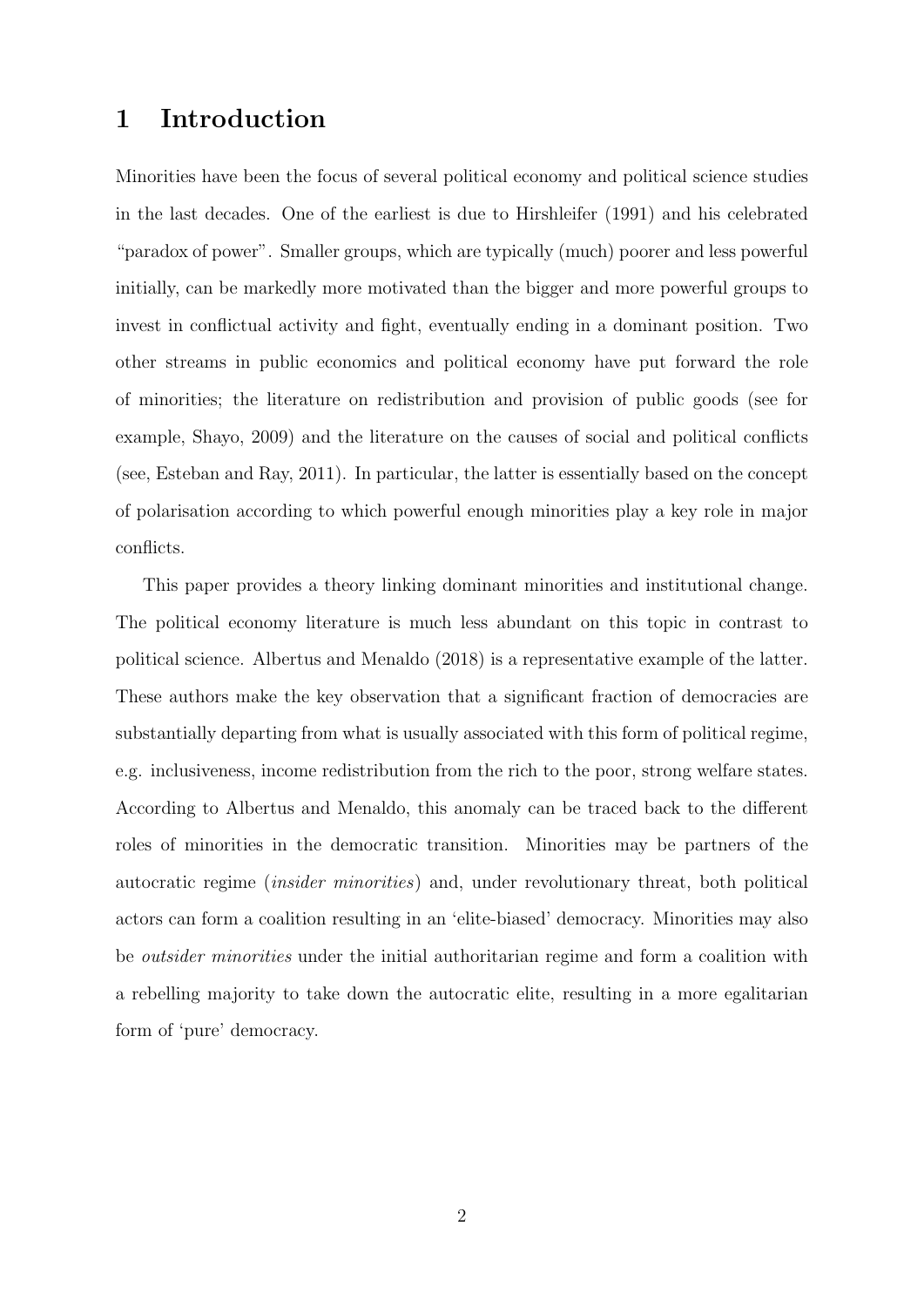We are concerned with the first case.<sup>1</sup> A paradigmatic example of elite-biased democracies is the so-called democratic transition in Spain in the late seventies.<sup>2</sup> The new constitution elaborated by Adolfo Suarèz, the first democratically elected prime minister in 1976, was partly shaped with the help of many Franco's allies, including the oligarchs connected to the Franco regime. So while dictatorship ended in 1976, the rules of the new formal Spanish democracy favoured the former insider minorities, conducting to large and persistent inequalities, certainly much above than what a pure democracy triggered by a popular uprising would have delivered. Our stylised facts in Section 2 highlight that the vast majority of democratic transitions have been biased towards insider elites.

We propose a theory explaining how and under which conditions an elite-biased democracy can emerge. To this end, we extend the benchmark political transition model built up by Acemoglu and Robinson (2006) along two essential directions.<sup>3</sup> First, we assume that the population is split into majority and minority groups under the initial autocratic regime. Second, the minority group is favoured by the autocratic elite. This is the insider characteristic of the minority highlighted by Albertus and Menaldo. The model is agnostic as to the origin of this insider minority. It could be racial as in the South-African case or social and political as in the case of Spain under Franco.

An essential outcome of our modelling is that a second *official* source of inequality and discrimination takes place in comparison to Acemoglu and Robinson's benchmark: in addition to the population split, the majority is suffering from a second discrimination with respect to the insider minority. Society has a three-class structure, the members of the autocrat's clan being the wealthiest.<sup>4</sup> In this context grievance is double for the

<sup>&</sup>lt;sup>1</sup>A model of institutional change with outsider minorities has been recently proposed by Boucekkine et al. (2019).

<sup>2</sup>Other country cases of elite-biased democracies are enumerated by Albertus and Menaldo: among others, South-Africa, Myanmar, Turkey or Bolivia.

<sup>3</sup>To be comprehensive and fair, Albertus and Menaldo also sketch a formal setting to characterize in a way how elite-biased democracies may emerge. The use of Acemoglu and Robinson's formalism allows a more accurate micro-founded characterisation in a stylised dynamic framework.

<sup>4</sup>A three-class structure is also analysed in Acemoglu et al. (2015) to study the redistributive role of the middle class in democracy and the relationship between democracy, redistribution, and inequality.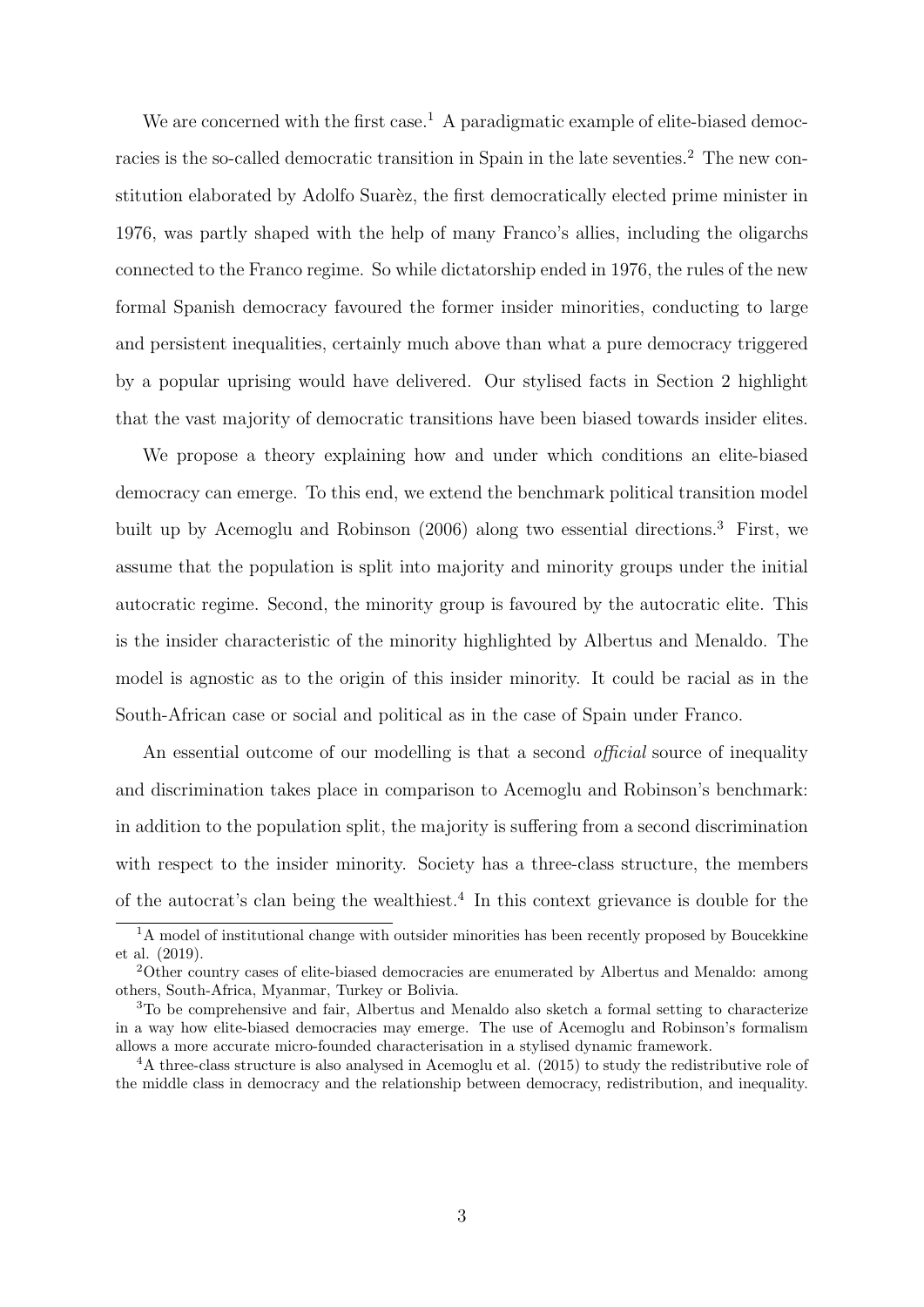majority members, resulting in a strong demand for redistribution. In other words, the preferred tax rate of the majority member is likely to be significantly higher than in a situation, as in the Acemoglu and Robinson's benchmark, where there is only one source of income discrimination. Elite-biased democracies may then arise if one source of discrimination, economic favouritism, is officially removed, and replaced by a more good-looking coalition, even though the involved redistribution to the majority members is lower than the counterpart under pure democracy. We show in this paper that this is indeed a possible outcome under certain conditions, depending notably on the inherent cost of revolutions.

The paper is organised as follows. Section 2 provides stylised facts on the emergence and presence of elite-biased democracies in the world. Section 3 presents the general specifications of our extension of Acemoglu and Robinson's model. Sections 4 and 5 give the main characteristics of the transitions from autocracy to pure versus elite biaseddemocracy respectively in our model. Section 6 concludes.

## 2 Documenting elite-biased democracies

In this Section, we provide some stylised facts on the different shapes that a democracy can take, based on data compiled by Albertus and Menaldo (2018). In addition to the usual distinction between autocracy and democracy, broadly based on the presence of free and fair elections, they distinguish between popular (Pop.) democracies and elite-biased (EB) democracies. The first key difference between these two types of democracy is that the latter still operates with the constitution inherited from the previous autocratic regime whereas the former creates a new constitution or operates according to a prior democratic constitution. The rationale is that, on the eve of transition, authoritarian

In a model with political elite, rich ethnic minority and poor majority, Bramoullé and Morault (2017) analyse violence against minorities showing that the local elite can maintain its hold on power by sacrificing the rich minority to popular discontent.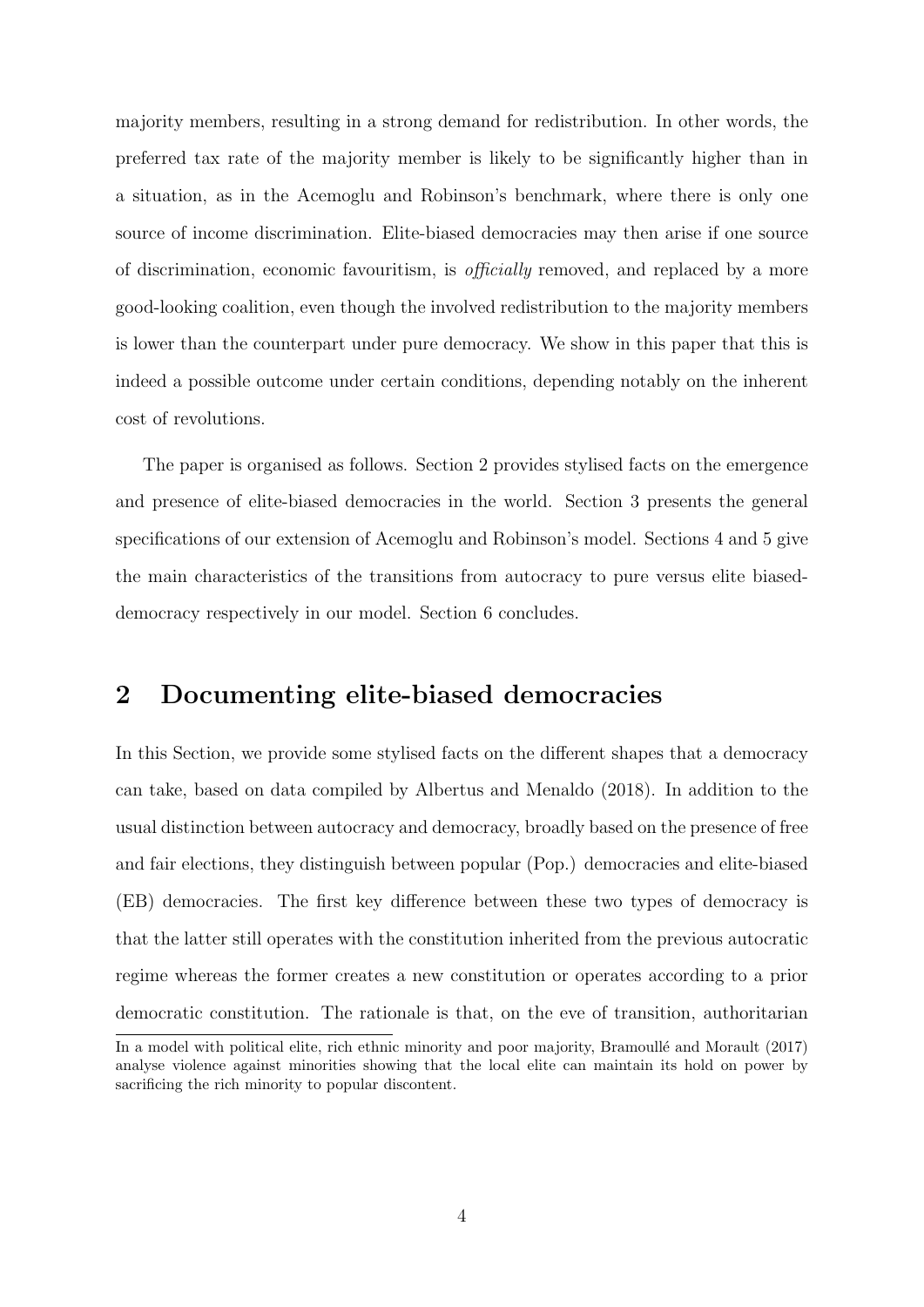regimes in which political incumbents and their economic allies can coordinate to impose the institutional rules that were devised under the autocracy and presumably biased in their favour in the new democratic regime. The second main difference between the two political systems is that elite-biased democracies are far less inclusive and have more regressive tax structures than their popular counterparts.

Figure 1 highlights that the share of autocracies in all political regimes has fallen over time, after reaching a peak in late seventies. Afterwards, as shown by Figure 2, three successive waves of democratic transitions took place between 1980 and 2006. About two-thirds of them initially led to the establishment of elite-biased democracies. Of course, a few years later after transition, some 'autocratic' constitutions have been annulled and replaced by 'democratic' constitutions. Nevertheless, Figure 3 reports that about 40% of democracies which have emerged at some point since 1960 still operated under autocratic constitutions in 2006.<sup>5</sup>

The V-Dem (Varieties of Democracy) database provides a series of indicators which highlight that popular and elite-biased democracies are two distinct types of political regimes.<sup>6</sup> Figure 4 confirms the insights of Albertus and Menaldo (2018). The range of consultation on policy changes is higher in democracies than in autocracies but lower in elite-biased democracies than in popular democracies. Figure 5 underlines that democracies are much more egalitarian than autocracies, giving better civil rights protection, greater access to the political process, and a more equal distribution of essential resources. However, the performance of elite-biased autocracies is much worse and more variable than that of popular democracies.

Overall, these stylised facts confirm the relevance of not treating democracies as a monolithic regime. Transitions from autocracy to elite-biased democracies have been

<sup>5</sup>This share is 25% if the denominator is all democracies, whatever their starting date.

 $6$ https://www.V-Dem.net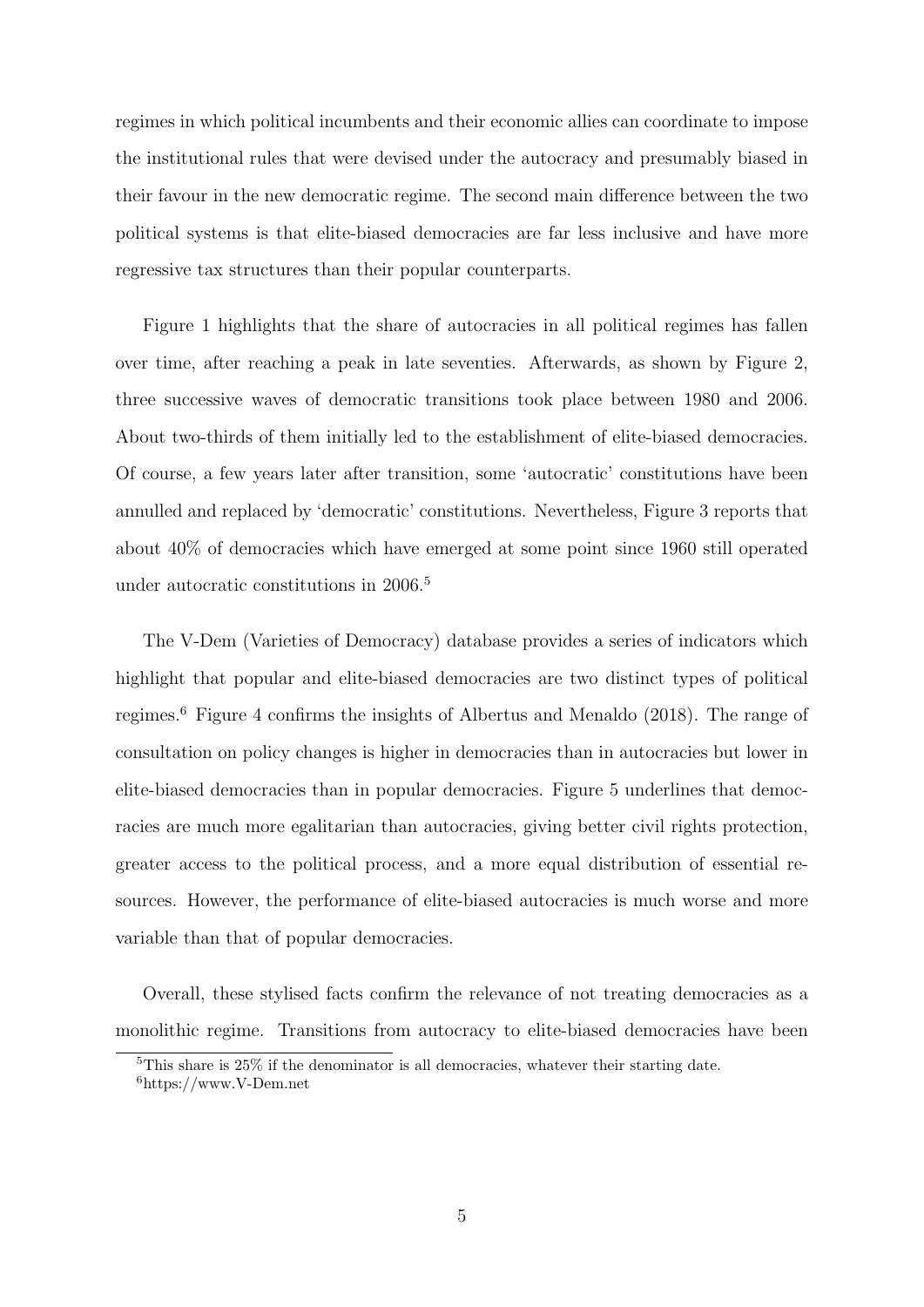

Figure 1: Share of autocracies in all regimes over time

Notes: Data from Albertus and Menaldo (2018). Solid line: observed values. Dashed line: smoothed trend.



Figure 2: Types of democratic transitions

Notes: Data from Albertus and Menaldo (2018). Pop: popular; EB: elite-biased.

Figure 3: Share of elite-biased democracies in all new democratic countries



Notes: Data from Albertus and Menaldo (2018). Solid line: observed values. Dashed line: smoothed trend. A new democratic country is a country which experienced at least one democratic transition over the period 1960-2006.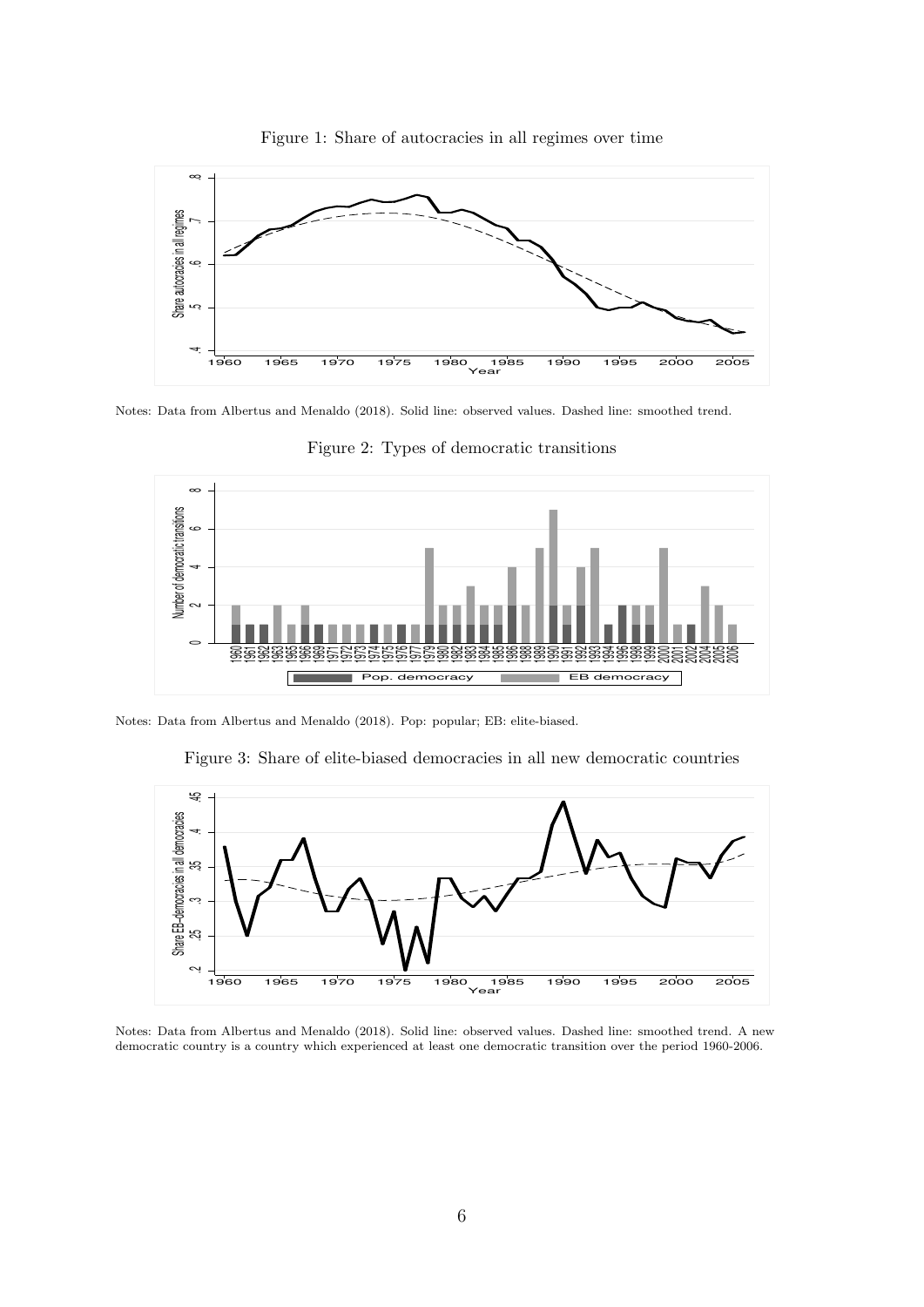



Notes: Data from Albertus and Menaldo (2018) and V-Dem. Pop: popular; EB: elite-biased. Answers of country experts to the following question, subsequently mapped on a linearised ordinal scale: 'When important policy changes are being considered, how wide is the range of consultation at elite levels?' (0: no consultation, the leader or a very small group makes authoritative decisions on their own; 5: Consultation engages elites from essentially all parts of the political spectrum and all politically relevant sectors of society and business'. The box provides the values for the 25th percentile, median, 75th percentile, the whisker indicates extreme values, and the points highlight the presence of outliers.

common, this type of democracy still represents a large share of existing democracies, and outcomes are much less favourable to the majority under elite-biased democracies than under popular democracies.<sup>7</sup>

## 3 The Model: General Specifications

We consider an economy populated by a unit of individuals and composed of two main groups: an autocratic elite (E) of size  $\delta$  and a group of citizens of size  $1-\delta$ , with  $0 < \delta <$ 1/2. Citizens belong to two different subgroups: a majority (M) of size  $(1 - x)(1 - \delta)$ and a minority (m) of size  $x(1 - \delta)$ , with  $\delta < x < 1/2$ .<sup>8</sup> As in Boucekkine et al. (2019), heterogeneity is generic, in the sense that it only reflects the subgroup size or the degree of polarisation within citizens. The initial state of the world is a non-democratic regime in which all the political and economic decisions, such as redistribution and taxation, are in the hands of the autocratic authority. Citizens are therefore excluded from the

<sup>7</sup>The econometric analysis of Albertus and Menaldo (2018) confirms these stylised facts.

<sup>&</sup>lt;sup>8</sup>Note that if  $\delta > x$  then the size of the elite would be always larger than the minority. We exclude this scenario by imposing  $\delta < x$ .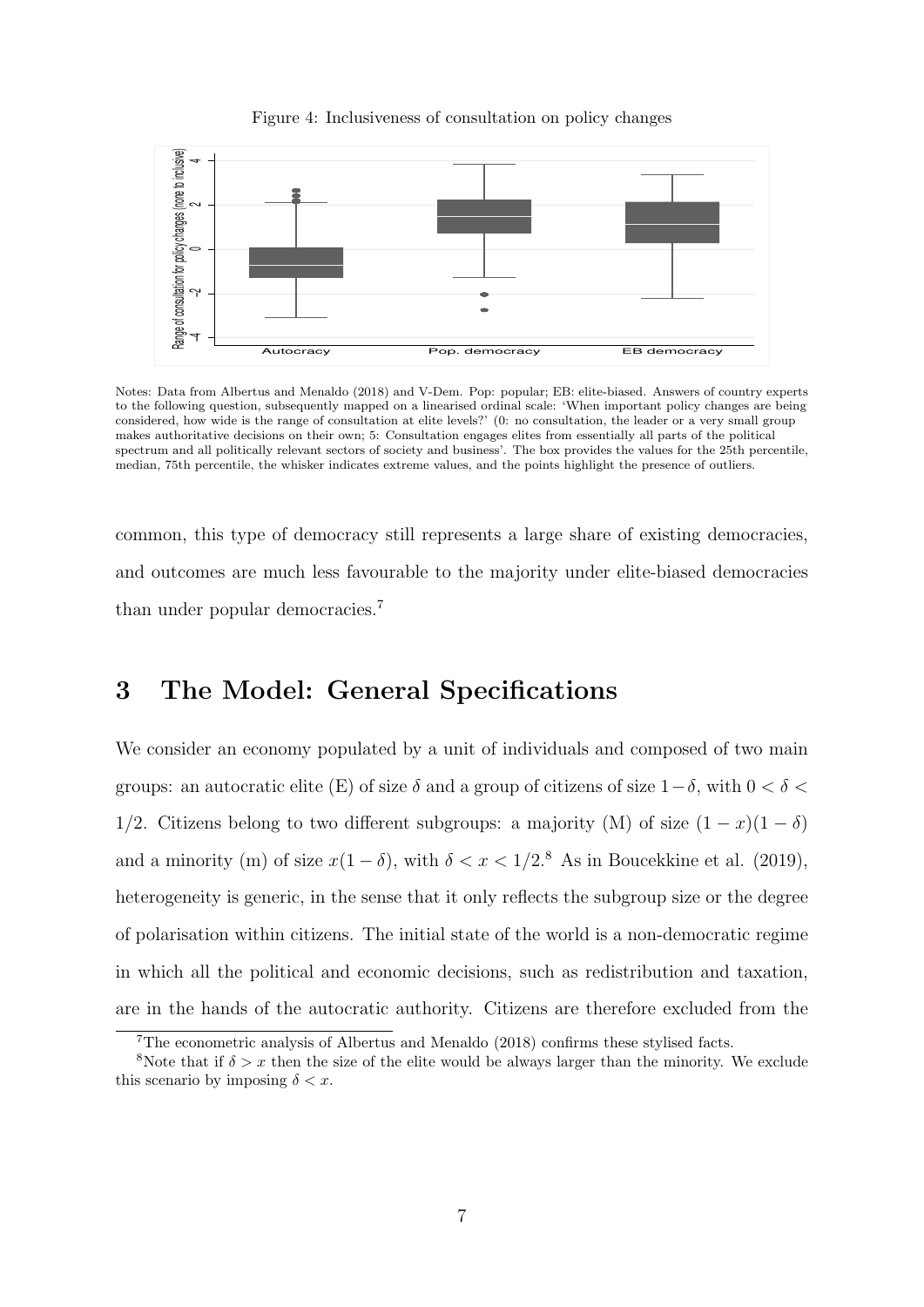

#### Figure 5: Extent to which the ideal of egalitarian democracy is achieved

Notes: Data from Albertus and Menaldo (2018) and V-Dem. Pop: popular; EB: elite-biased. Answers of country experts to the following question 'To what extent is the ideal of egalitarian democracy achieved?' (0-1 low to high), corresponding to the averages of i) equal protection index (all social groups benefit from the same rights and freedoms); (ii) equal access index (all groups have the same ability to participate in the political process); iii) equal distribution index (all groups have access to the goods and services required to meet basic needs). The box provides the values for the 25th percentile, median, 75th percentile, the whisker indicates extreme values, and the points highlight the presence of outliers. All: summary index; Resources: equal distribution index.

the jure political power. However, they might use their de facto power to undertake collective actions and revolt against the autocracy. If the revolutionary threat of the citizens is credible, in a sense to be defined later, a first instrument that autocrats may use to prevent a popular uprising is to redistribute more resources to citizens. The autocrats may also resort to repression or engage in political reforms as exemplified in Acemoglu and Robinson (2006). Another possibility, unexplored in the political economy literature so far, is for the autocrat to set up an elite-biased democracy where political elites are able to impose a process of democratisation that over-represents their interests, as pointed out by Albertus and Menaldo (2018).

This paper proposes a theory of elite-biased democracies, which can be viewed as an extension of the seminal model of Acemoglu and Robinson (2006). In this Section, we first give the main modelling principles, followed by a special emphasis on population heterogeneity (minority vs majority) and its behavioural and strategic implications.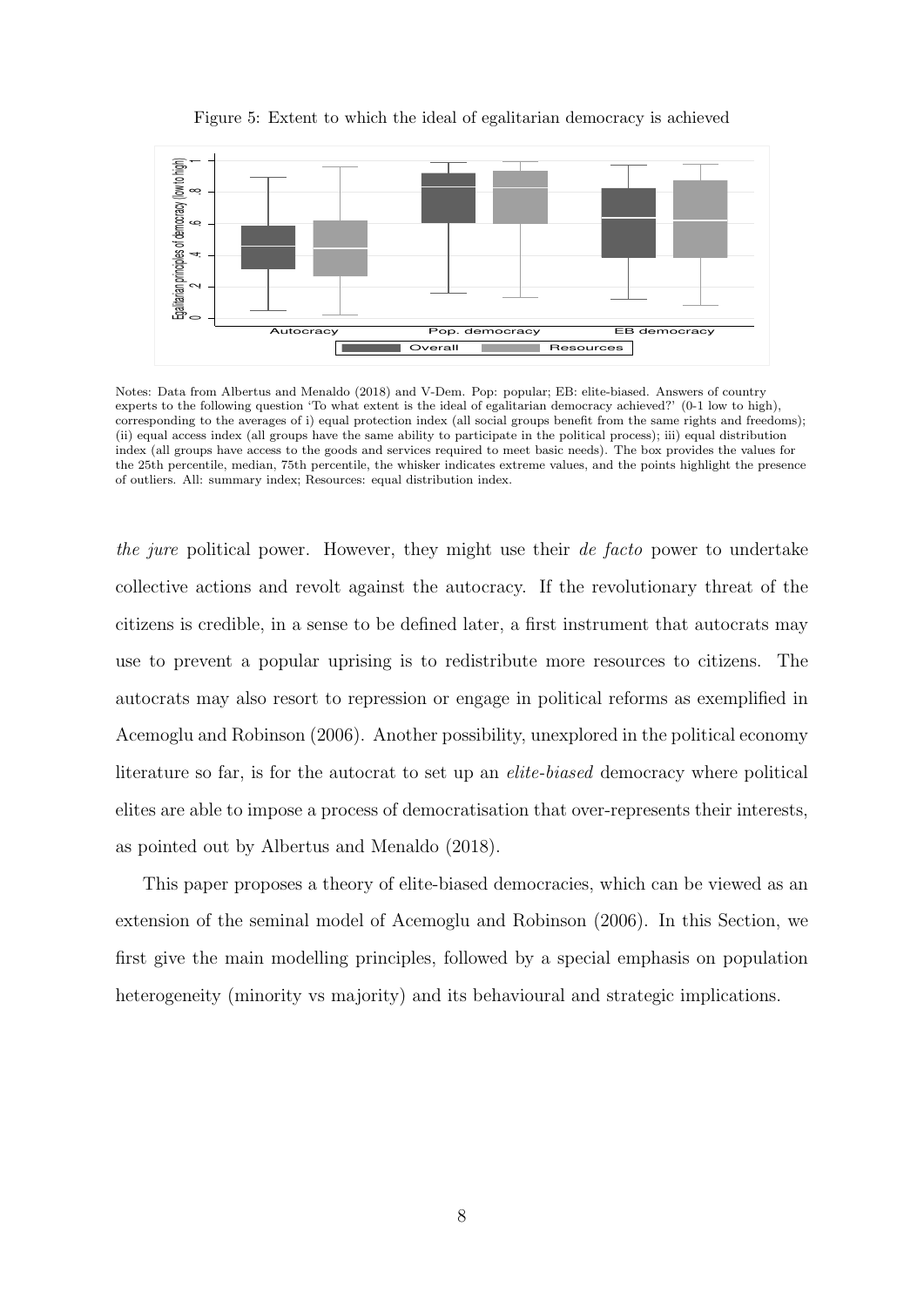### 3.1 Social Classes, Tax and Transfers

We depart from the standard framework on institutional change developed by Acemoglu and Robinson (2006) in two ways. First, we assume the co-existence of different social groups within the population of citizens, namely the majority and minority groups. Second, we introduce economic favouritism under autocracy. More precisely, we assume the existence of three (pre-determined) social classes: a non-benevolent autocratic clan with income  $y<sup>E</sup>$ , the majority group of citizens with income  $y<sup>M</sup>$  and the minority with income  $y^m$ .

In autocracy, of course, the wealthiest group is the autocratic elite. We define with  $\theta$ the exogenous share of income accruing to this elite, and  $1-\theta$  the share redistributed to citizens in every period. Following Boucekkine et al., (2019), we additionally assume that the minority benefits from economic favouritism. However, our model differs critically from Boucekkine et al. (2019). In the latter, inter-group redistribution occurs after revolutions ultimately leading to a dominant minority-based regime, mimicking the case for outsider elites also highlighted by Albertus and Menaldo (2018). In this paper, economic favouritism takes place during dictatorship in favour of an insider elite. We shall show how elite-biased democracies might emerge when the autocrats find political support from these insiders minorities. Accordingly, we set the pre-tax income levels of the representative member of each group equal to the following:

$$
y^{E} = \frac{\theta \bar{y}}{\delta}, \qquad y^{M} = \frac{(1 - \theta)(1 - \alpha)\bar{y}}{(1 - \delta)(1 - x)}, \qquad y^{m} = \frac{(1 - \theta)\alpha\bar{y}}{(1 - \delta)x}, \tag{1}
$$

with  $0 < \alpha < 1$ , representing economic favouritism across citizens. To guarantee that this form of pre-tax redistribution favours the minority group, we assume that  $\alpha > x$ . In other words, the share of income redistributed to the minority is bigger than its demographic weight, which is in line with the formalisation of particularism in Boucekkine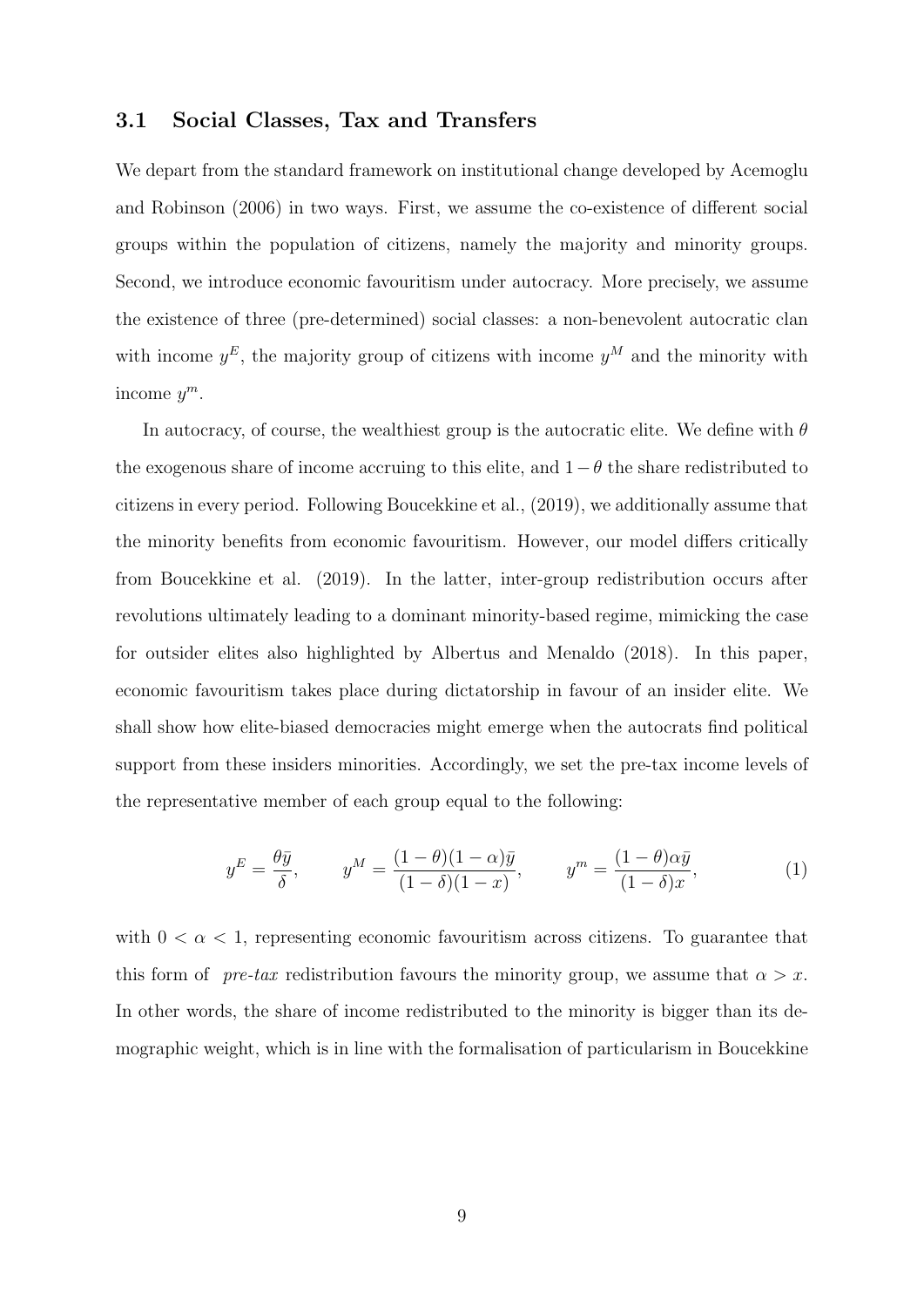et al. (2019).<sup>9</sup> Since total population is normalised to one,  $\bar{y}$  represents the average income in the economy, that is  $\bar{y} = \delta y^E + (1 - \delta)(1 - x)y^M + (1 - \delta)xy^m$ , at any time  $t \geq 0$ .

Income sorting in autocracy requires that the dominant group in terms of both political power and income is represented by the autocratic elite. We impose the following constraint:

## **Constraint 1.** Income redistribution is such that  $\theta > \tilde{\theta}$ , with  $\tilde{\theta} = \frac{\delta \alpha}{x(1-\delta)+\alpha \delta}$ .

Constraint 1 ensures that the autocratic elite is the wealthiest group. In addition, as a consequence of the fiscal system in place under autocracy in favour of the insider elite, one gets the complete income sorting:  $y^E > y^m > y^M$ . This type of income sorting seems a good reflection of reality with the citizens' population frequently composed of insider elites and masses.

The autocrats might decide to tax and redistribute (with lump-sum transfers) resources to citizens, considering that taxes and transfers can be renegotiated in every period  $t$ . Of course, zero taxation and transfers is an option in the hands of the dictator when the risk of revolt is nil. The government budget constraint at time  $t$  is given by the following equation equalising total transfers and total tax revenues:

$$
Tr[\tau_t^i] = \bar{y}(\tau_t^i - c[\tau_t^i]),\tag{2}
$$

with  $\tau_t^i \in [0,1]$  the chosen tax rate by the elite and  $c[\tau_t^i] > 0$  the unit cost of taxation, where c is increasing and is a strictly convex function of  $\tau_t^i$ . For the sake of analytical tractability, we consider throughout the paper the following quadratic functional form:  $c[\tau_t^i] = (\tau_t^i)^2/2$ . The after-tax revenue of each member of group  $i \in \{E; M; m\}$  is then

<sup>9</sup>However, for specific reasons, Boucekkine et al. (2019) consider the extreme case where the income share is inversely proportional to demographic weight.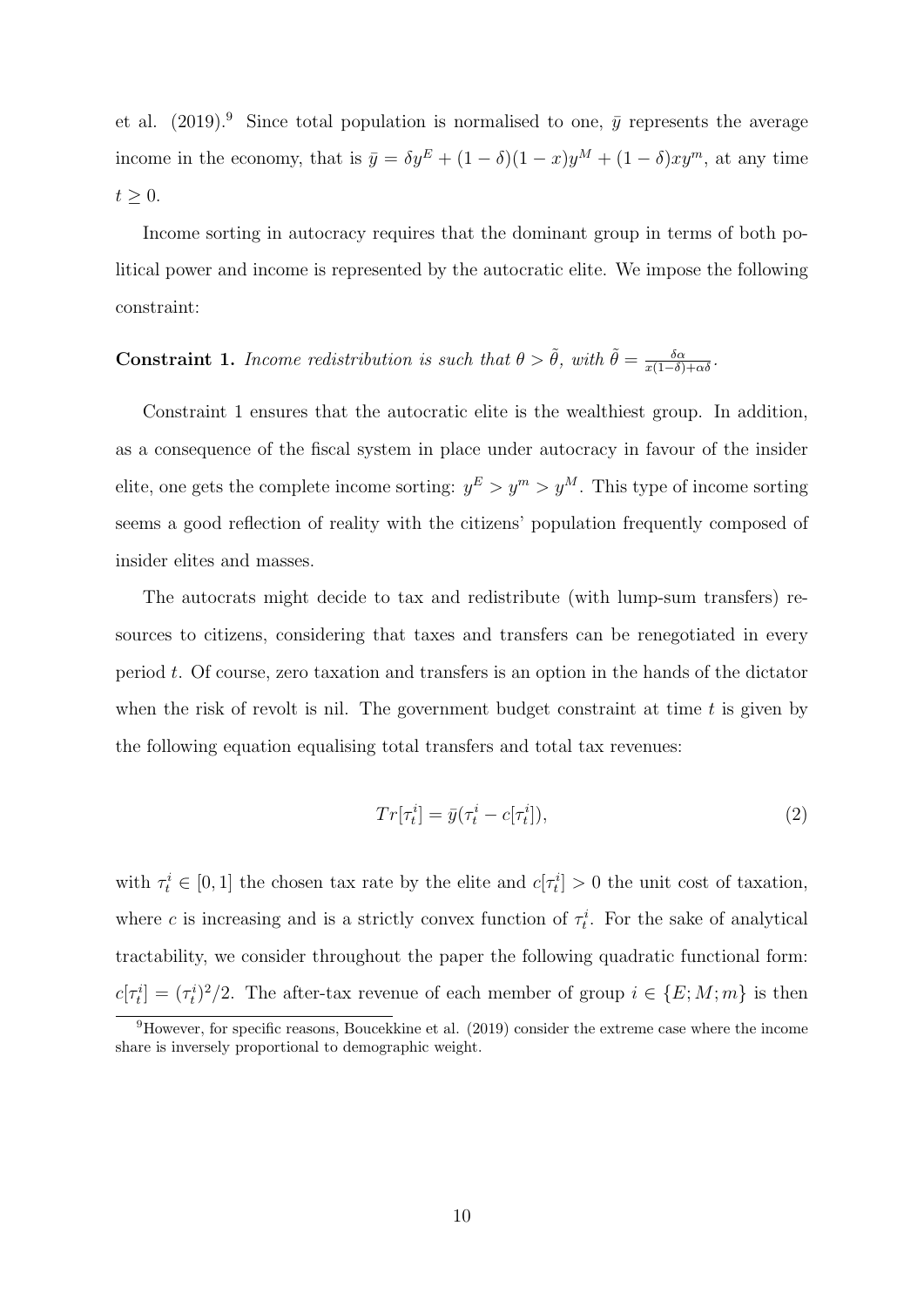given by:

$$
\hat{y}_t^i[\tau_t^i] = y_t^i(1 - \tau_t^i) + Tr[\tau_t^i]
$$
\n(3)

Maximising (3) under constraint (2), allows us to determine the preferred (interior) tax rate of each social group at time  $t$ , respectively:

$$
\tau^{E} = 1 - \frac{\theta}{\delta}, \qquad \tau^{M} = 1 - \frac{(1 - \theta)(1 - \alpha)}{(1 - \delta)(1 - x)}, \qquad \tau^{m} = 1 - \frac{\alpha(1 - \theta)}{(1 - \delta)x}.
$$
 (4)

Under Constraint 1, one can readily show that  $\theta > \delta$ , that is the income share accruing to the autocratic elite is larger than its demographic weight.<sup>10</sup> As a consequence, the optimal tax rate for the autocrat is the corner solution:  $\tau^E = 0$ . Similarly, one can also show that under Constraint 1,  $\tau^M \in (0,1)$  and  $\tau^m \in [0,1)$ .

Indeed, we can state the following broader lemma highlighting the behavioural differences between majority and minority members, which are indeed key in the emergence of minority-biased regimes.

Lemma 1.  $Set \space \bar{\theta} \equiv 1 - \frac{x(1-\delta)}{\alpha}$  $\frac{(1-\delta)}{\alpha}$ , and  $\theta^o \equiv 1 - \frac{(1-x)(1-\delta)}{1-\alpha}$  $\frac{x}{1-\alpha}$ . Provided  $\alpha > x$ , the following properties hold.

- 1. If  $\theta > \bar{\theta}$  then  $\tau^m \in (0,1)$ , while if  $\theta \leq \bar{\theta}$ ,  $\tau^m = 0$ .
- 2. If  $\theta > \theta^o$  then  $\tau^M \in (0,1)$ , while if  $\theta \leq \theta^o$ ,  $\tau^M = 0$ .
- 3.  $\theta^o < \tilde{\theta} < \bar{\theta}$ . Moreover, the difference  $\bar{\theta} \tilde{\theta}$  is a strictly increasing function in  $\alpha$ .

The proof goes through easy algebra. The preferred tax rate of the minority  $\tau^m =$  $1 - \frac{\alpha(1-\theta)}{(1-\delta)x}$  $\frac{\alpha(1-\theta)}{(1-\delta)x}$  is always smaller than one but is positive if and only if  $\theta > \bar{\theta}$ , with  $\bar{\theta} \equiv$  $1 - \frac{x(1-\delta)}{\alpha} > \tilde{\theta} > 0$ . This a quite intriguing result. When Constraint 1 holds (that is  $\theta > \tilde{\theta})$  , the autocratic elite is the wealthiest group, and therefore one could expect that

 $10$ The same condition is posed in Acemoglu and Robinson (2006) in the homogeneous citizenship counterpart.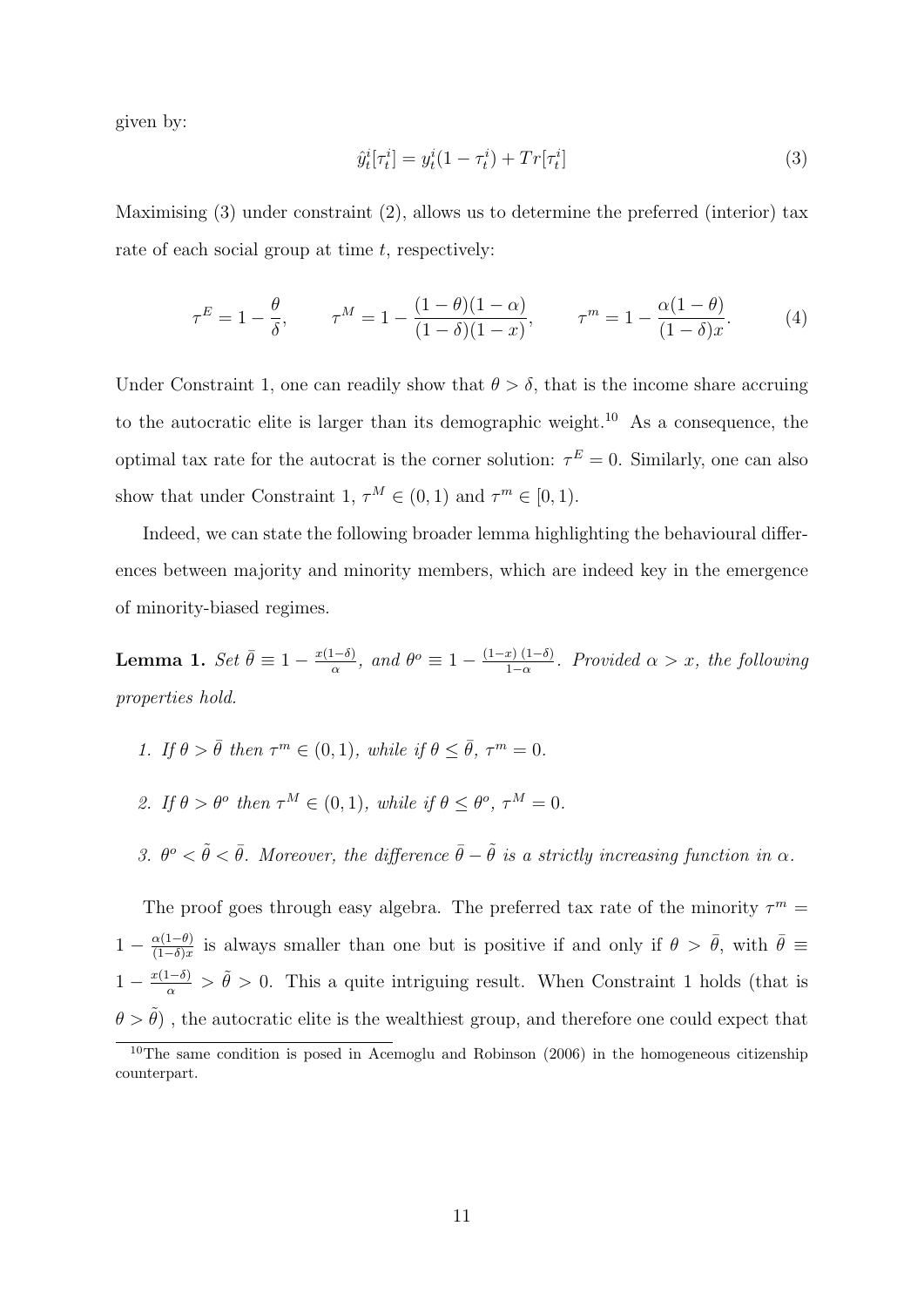both the minority and the majority would prefer strictly positive taxation. However, as it is shown in Lemma 1, this is true for the majority but not for the minority. Indeed by Lemma 1, there exist a  $\theta$ -non-zero measure interval,  $(\tilde{\theta} \ \bar{\theta}]$ , such that  $\tau^m = 0$  while the autocrats are the wealthiest group. Property 3 of Lemma 1 shows that the measure of the latter interval is increasing in the level of favouritism  $\alpha$ , which captures the political strength of the minority position. Clearly, favourable treatment makes the minority refrains from asking for inter-group revenue redistribution (up to a certain point) even if it is not the wealthiest group. In contrast, the majority will prefer a non-zero tax rate above a significantly lower level of  $\theta$  because it is systematically injured by the income redistribution at work.<sup>11</sup> This clearly shows why there may be a room for a coalition between the minority and the autocrat, such an arrangement can hardly involve the majority.

Broadly speaking, Lemma 1 underlines that the preferred level of taxation of the minority crucially depends on inequality. In our model, inequality is twofold. In contrast to Acemoglu and Robinson (2006), inequality does not only show up between the autocrat and the rest of population (parameter  $\theta$ ) but also within the population (parameter  $\alpha$ ). The two inequality parameters have different implications. Consider the case where Constraint 1 holds so that the autocratic elite is the richest group. Then, while both tax rates,  $\tau^m$  and  $\tau^M$ , are increasing in  $\theta$ , the tax rate preferred by the majority is increasing in  $\alpha$ , the one preferred by the minority is decreasing in  $\alpha$ . This reflects the fact that while the two groups suffer from, say, the  $\theta$ -inequality, the income redistribution is a further discrimination against the majority and in favour of the minority. Moreover, the preferred tax rate of the minority is always smaller than the rate preferred by the majority,  $\tau^m < \tau^M$ , which again goes along with the principle at work that richer agents prefer lower taxation than poor. The outcomes of the political game between autocratic

<sup>&</sup>lt;sup>11</sup>A quick look at the expression of  $\theta^0$  is enough to grasp that under realistic parameterisations, for example assuming the demographic weight of the autocrats' clan is small enough ( $\delta$  small enough), one gets  $\theta^o < 0$  since  $\alpha > x$ . The majority will always seek for inter-group redistribution in such a case.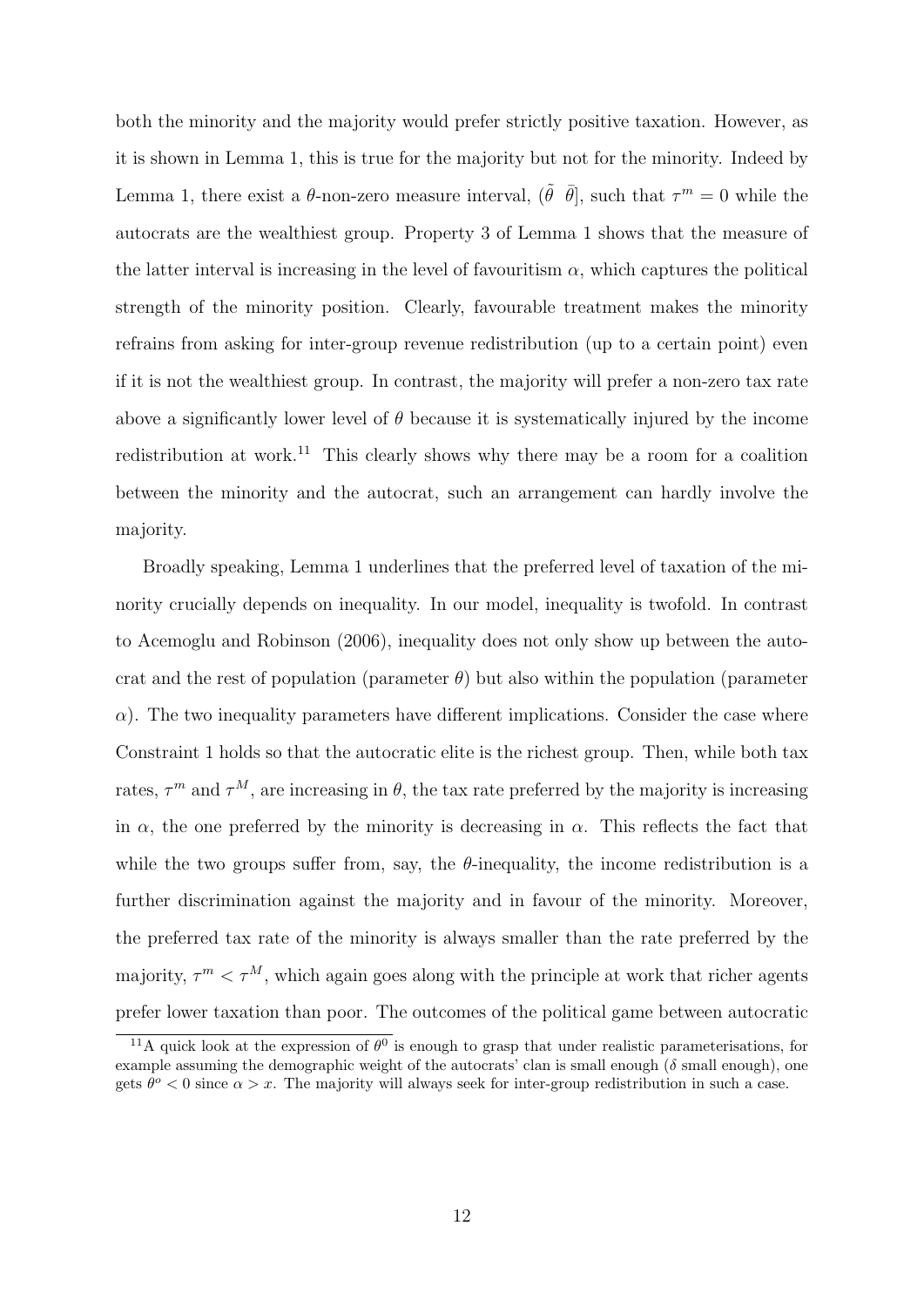elite and the population will be of course enriched by this internal conflict within the population, as highlighted above and as we will show later.

### 3.2 The heterogeneity of revolution threats

We now give a first flavour of the strategic implications of the behavioural differences identified in the previous Section. Relying on the simple dynamic game setting built up by Acemoglu and Robinson (2006), we show in first place how these differences shape the (heterogenous) incentives for the population to revolt. To limit (trivial) algebra and focus on mechanisms, we operate two simplifications with respect to the original setting of Acemoglu and Robinson (2006), one has to do with revolution cost specification and the second being purely computational.

The utility function for individual i at time  $t = 0$  is defined over the discounted sum of post-tax incomes with discount factor defined by  $\beta \in (0,1)$ :

$$
U^i = E_0 \sum_{t=0}^{\infty} \beta^t \hat{y}_t^i,\tag{5}
$$

with  $E_0$  the expectation at time  $t = 0.12$  Considering that taxes and transfers can be renegotiated every period, we define the utility function of an individual  $i$  under autocracy as follows:

$$
U^{i} = E_{0} \sum_{t=0}^{\infty} \beta^{t} \left( (1 - \rho_{t}) \left( (1 - \tau_{t}) y^{i} + (\tau_{t} - c[\tau_{t}]) \bar{y} \right) + \rho_{t} y_{R}^{i} \right), \tag{6}
$$

where  $\rho_t$  is a step function taking the value of  $\rho_t = 1$  if a revolution is attempted before t and  $\rho_t = 0$  if not.

When a revolution takes place at time  $t \geq 0$ , an exogenous fraction  $\mu$  of the output is

<sup>&</sup>lt;sup>12</sup>Here we assume that despite revenue differences the individuals have the same impatience rate,  $β$ . This is of course a simplification, we could have assumed that the richer the individual, the less impatient she is. See Becker (1980) and Ryder (1985) for seminal treatments.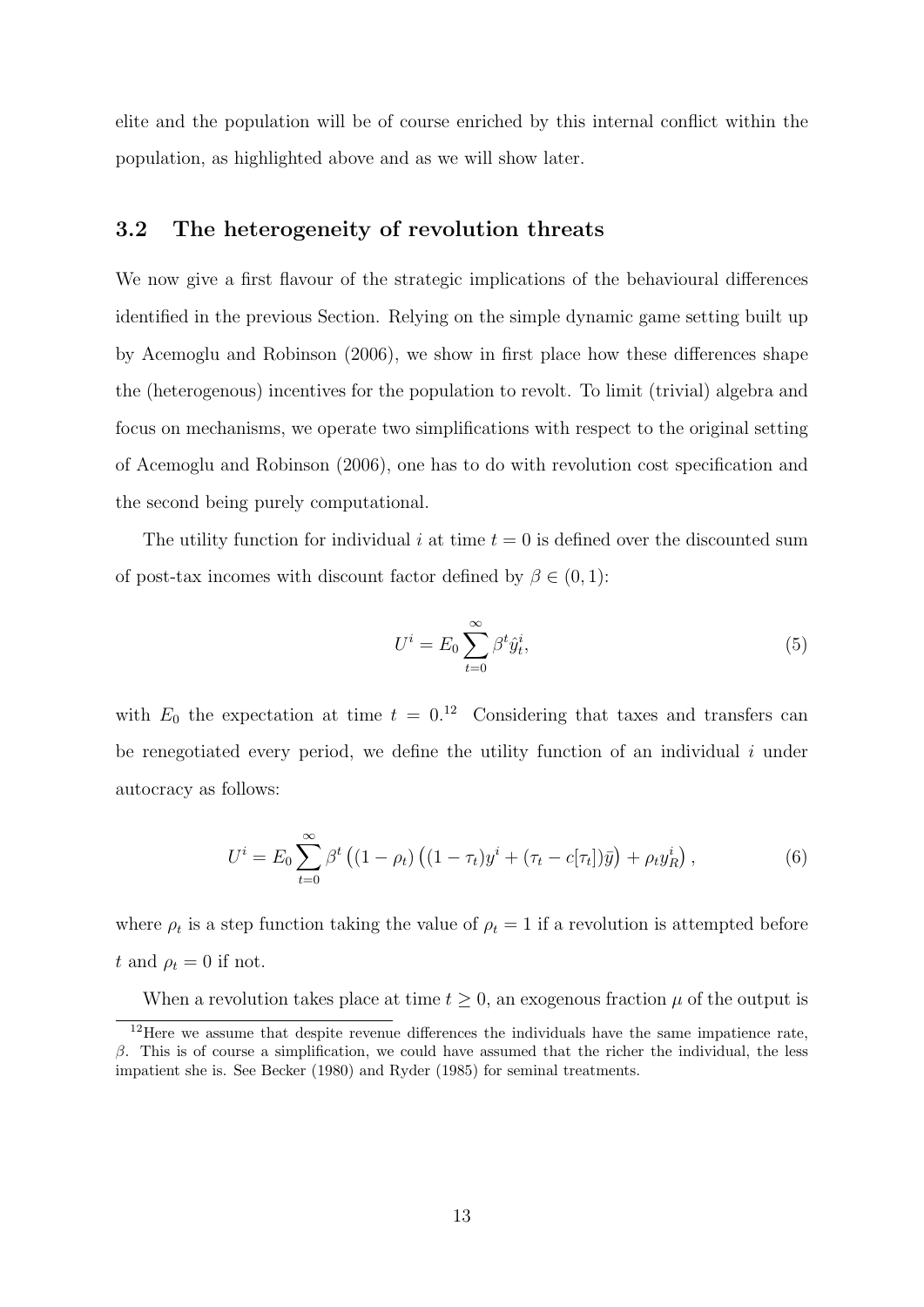destroyed.<sup>13</sup> Differently from Acemoglu and Robinson (2006), we assume that the cost of revolution is known with certainty. This is more than an expositional simplification, it allows to simplify a lot the algebra and to extract more neatly the implications of population heterogeneity and favouritism. If the revolution is successful, citizens receive all the remaining production of the economy. We assume that a revolution is successful and cannot be repressed if all citizens join the collective action. Therefore, if a popular uprising emerges, it will be successful with probability 1 and citizens will obtain the remaining output produced by the economy. We consider the pure democracy case according to which after revolution, all the remaining resources are equally redistributed across citizens, while the autocrats flee the country.

A first key novelty of our model is that different forms of collective actions may take place in our setting. One is, as in the benchmark theory of Acemoglu and Robinson, that all the citizens, minority and majority members, have incentives to revolt, and do so. The other form of collective action allowed is popular uprising by the majority only, the poorer group in the autocratic country. In a model like ours, the latter form of revolution is probably more likely that the former. The minority is insider and benefits economically from the initial regime. It seems therefore reasonable that the majority will be the main, if not the sole, revolutionary player of the game. Our setting allows for both forms of collective action. This involves a few technical issues, for example regarding the probability of a successful popular uprising depending on the collective action form. As explained above, this probability is one in the benchmark theory with homogeneous population. We might think that the probability of success is higher when all population revolt (relative to the case where only the majority revolts). We do not settle this technical issue here and assume that the probability of success is one for both

<sup>&</sup>lt;sup>13</sup>Boucekkine et al. (2019) assume that the revolution cost depends on the polarisation degree of the population, a larger polarisation increasing the coordination costs of collective actions such as a revolution. We have a different focus in this paper and prefer to keep the benchmark revolution cost of Acemoglu and Robinson (2006) to allow for comparison with this initial study.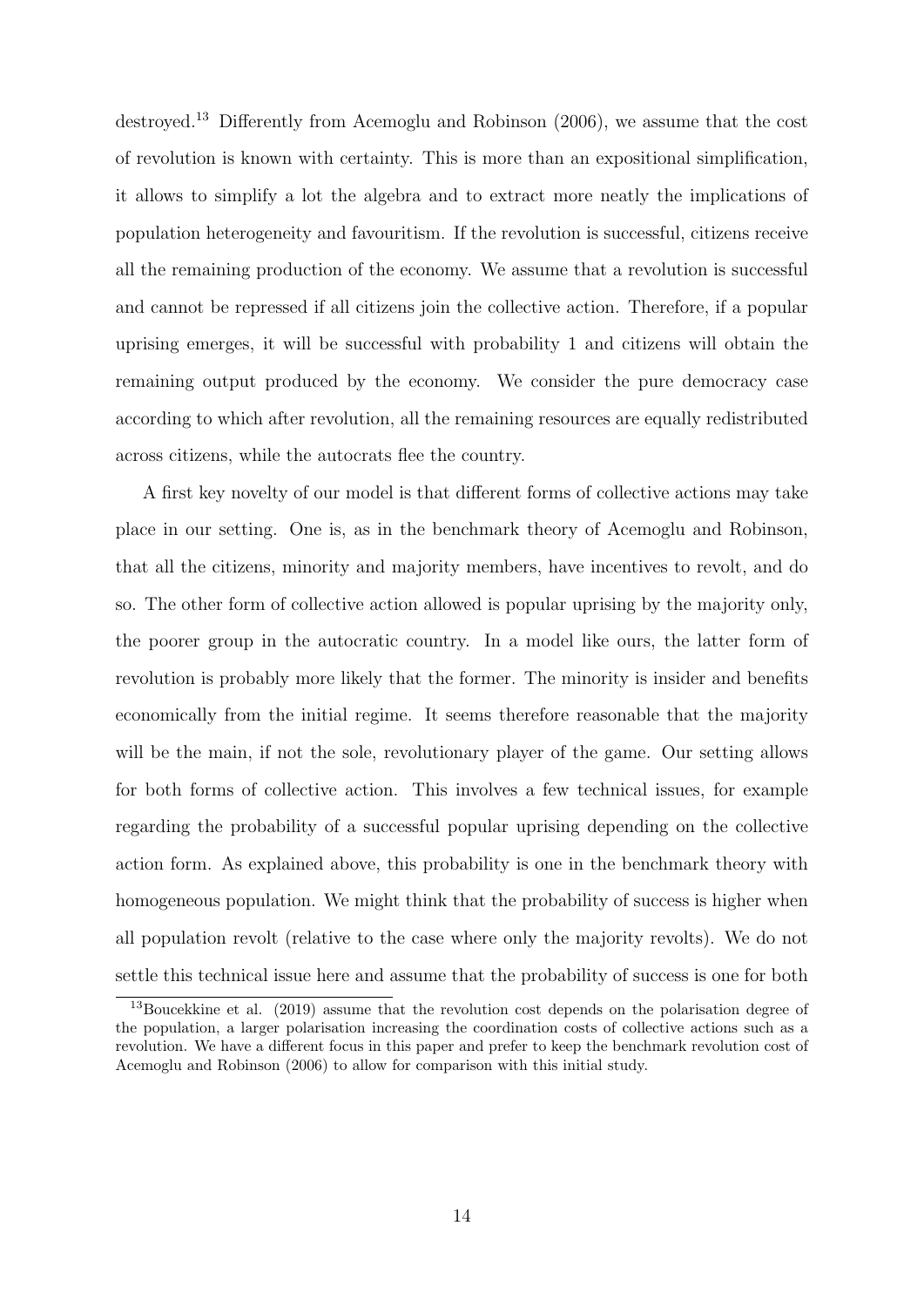forms of collective action. Technically, this is equivalent to assume, like in Boucekkine et al (2019), that a successful revolution should involve at least the majority of population.

We now get to explore the revolutionary incentives for each population group. In the simplest version of this political game, the timing works as follows. First, the strategic leader of the game, the autocratic elite, sets the tax rate,  $\tau^E$ . Then, the follower, the citizens, decide if they undertake or not a revolt against the policy proposed by the leader. Since the game supposes an infinite horizon, the present value of the afterrevolution pay-off obtained by the representative citizen i, with  $i \in \{M, m\}$ , when the revolution is successful, writes as:<sup>14</sup>

$$
V^{i}(R) = \frac{(1-\mu)\bar{y}}{(1-\delta)(1-\beta)}.\tag{7}
$$

As previously mentioned, in this pure democratic regime, the economic favouritism typical of the autocracy with insider elites is neutralised by equal redistribution of the remaining output produced in the economy (median voter and universal public good scenario). The same mathematical argument applies if all citizens decide not to revolt against the autocrat or if the popular uprising fails. They will obtain the level of income redistribution unilaterally decided by the autocratic elite discounted to the present at the discount factor  $\beta$ :

$$
V^i(N) = \frac{y^i}{1 - \beta},\tag{8}
$$

with  $y^i$  defined by (1). Of course, given the state  $\mu$ , agent i will prefer revolution to autocracy if and only if  $V^i(R) > V^i(N)$ .

**Lemma 2.** The citizens' revolution constraint binds if  $\theta > \theta^m > \theta^M$ , with  $\theta^m \equiv 1 - \theta^M$  $\frac{(1-\mu)x}{\alpha} > 1 - \frac{(1-\mu)(1-x)}{1-\alpha} \equiv \theta^M.$ 

*Proof.* The majority group revolts when  $V^M(R) > V^M(N)$ , that is  $\theta > 1 - \frac{(1-\mu)(1-x)}{1-\alpha} \equiv$ 

<sup>&</sup>lt;sup>14</sup>We denote by  $V^p(P)$  the value function of player p in the political state  $P \in \{R, N\}$  where R stands for revolution and the resulting pure democracy, and N stands for non-democracy or autocracy.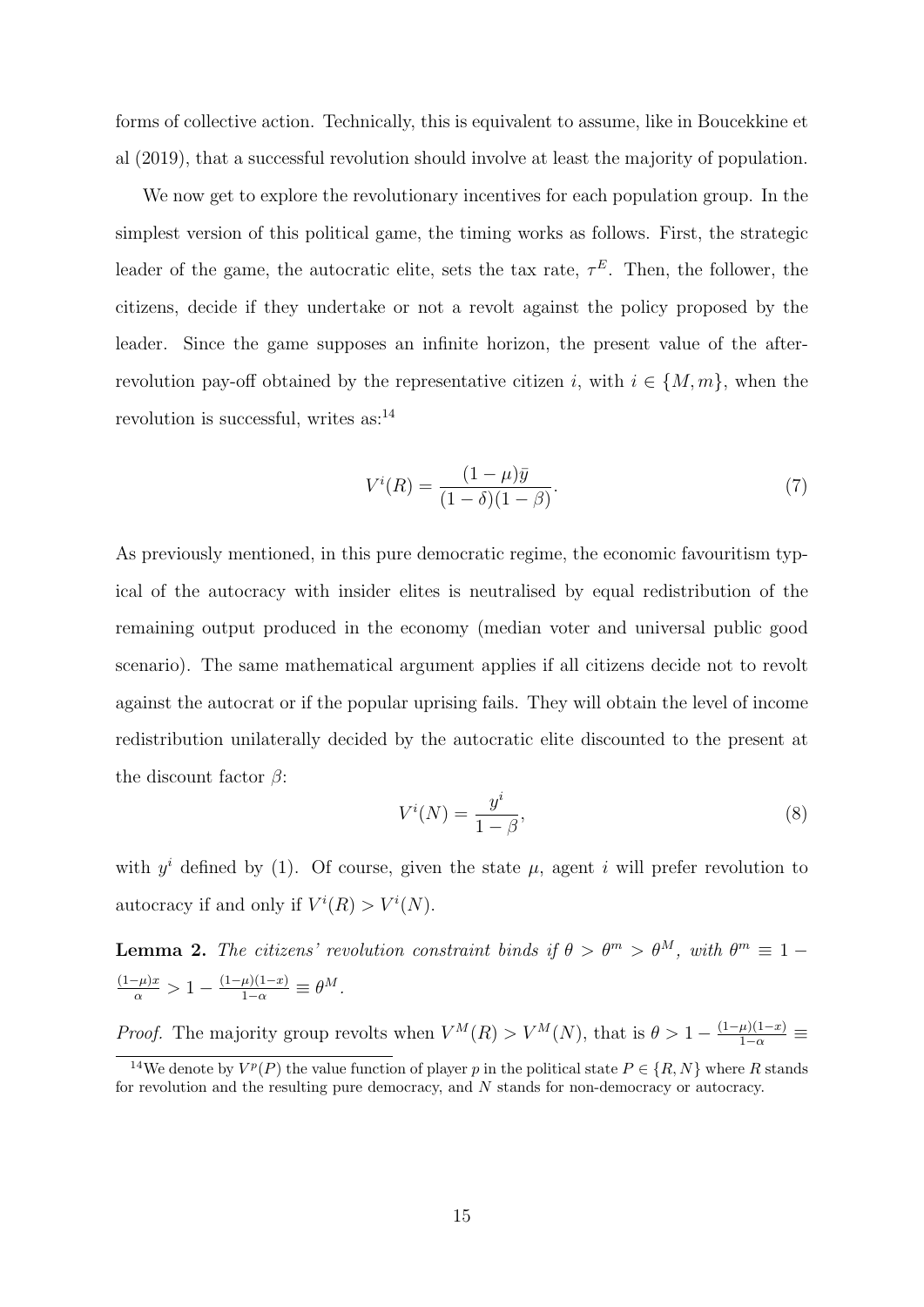$\theta^M$ , while the minority group revolts when  $V^m(R) > V^m(N)$ , that is  $\theta > 1 - \frac{(1-\mu)x}{\alpha} \equiv \theta^m$ . Since  $\theta^m > \theta^M$ , the citizens' revolution constraint binds for all  $\theta > \theta^m > \theta^M$ . Notice that  $\theta^m > \tilde{\theta}$ .  $\Box$ 

When the citizens' revolution constraint binds, both groups do not accept the preferred policy of the autocrat,  $\tau^E = 0$ , so that they simultaneously revolt against the regime. In our setting with heterogeneous groups of citizens, when the revolution constraint does not bind, two main different scenarios for collective action might emerge as mentioned earlier. In the first,  $\theta \in [\theta^M, \theta^m)$ , the majority revolts against the autocratic elite, while the minority does not. It follows that the risk of revolt persists even though in this case only the majority participates in the popular uprising. In the second,  $\theta < \theta^M$ , both groups prefer the redistribution platform proposed by the autocratic elite than revolting. In this latter scenario there is no risk of revolt and social transfers to citizens will not be established.

Notice also that when the cost of the revolution is sufficiently high, i.e.  $\mu > \delta$ , the preferred tax rate of the minority is always positive if the revolution constraint binds. Indeed, when  $\mu > \delta$ , then  $\theta^m > \bar{\theta} > \tilde{\theta}$ . It follows that  $\tau^m \in (0,1) \ \forall \ \theta > \theta^m$ . However, when  $\mu \leq \delta$  the preferred tax rate of the minority can also be zero, depending on parameter values, that is  $\tau^m \in [0,1)$ . This outcome confirms our preliminary and partial analysis following Lemma 1: citizens belonging to different social groups may have completely different views about policies under autocracy, and in particular, minority members can prefer the policy proposed by the autocratic elite and collude with them. This outcome opens the possibility of different political institutional changes rather than transition to democracies where the median voter has the de jure power, as we will discuss Section 5. The next section is devoted to shed light on some aspects of the transition to pure democracy in our model with insider minority.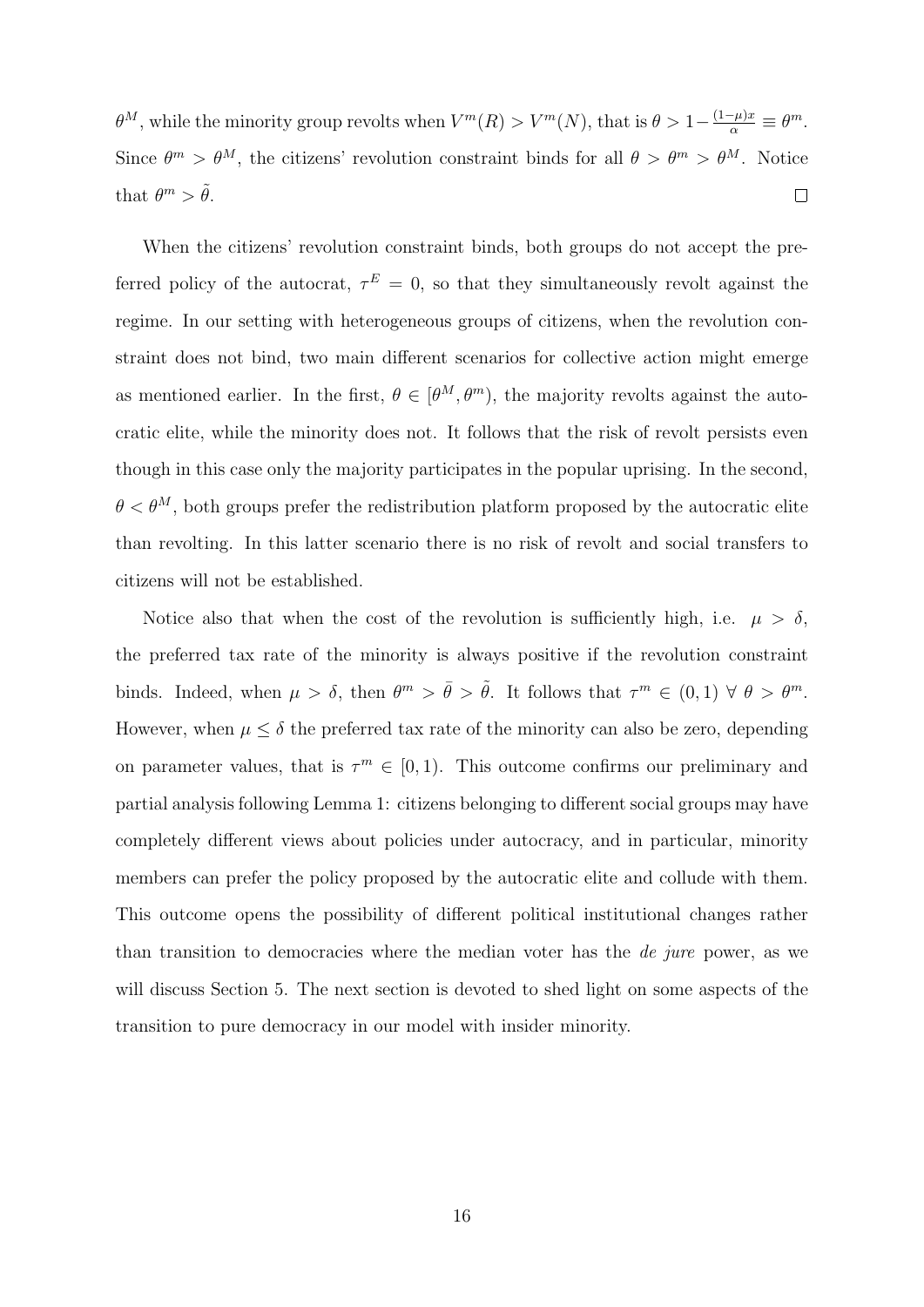## 4 From Autocracy to pure Democracy

This section is intended to extend the Acemoglu-Robinson benchmark analysis of the transition to pure democracy to the case of heterogeneous population with an insider minority. First, let us consider the case where the revolution constraint binds for both population groups, which happens when inequality is sufficiently high:  $\theta > \theta^m$ . In this scenario, the rational autocratic elite tries to stay in office by redistributing extra resources to citizens. Concretely, the autocrat sets a redistribution rate  $\tau^E = \hat{\tau} > 0$  and a lump-sum transfer  $Tr[\hat{\tau}] = \bar{y}(\hat{\tau} - c[\hat{\tau}])$ . Notice here that because the parameters of the model do not change over time (in particular, neither  $\theta$  nor  $\alpha$  move), optimal policies are stationary: they do not depend on time. We therefore omit the time index from now on. We define the corresponding present value function over the infinite horizons as follows:

$$
V^{i}(N,\hat{\tau}) = \frac{y^{i} + (\hat{\tau}(\bar{y} - y^{i}) - c[\hat{\tau}]\bar{y})}{1 - \beta}.
$$
\n(9)

If the autocrat proposes a policy platform  $\hat{\tau}$ , citizens still revolt if they get a higher return from revolting,  $V^{i}(R)$ , relative to the payoff,  $V^{i}(N, \hat{\tau})$ , associated with the proposed redistribution plan. Therefore, if the autocrats want to prevent revolutions, they would better set the maximum value of taxation compatible with the requests of the largest part of the population, that is in our specific case:  $\hat{\tau} = \tau^M$ , namely the tax rate preferred by the poorest social group, which happens to be the majority group. If with this specific tax rate the autocrat is unable to curb the revolutionary threats of the majority group, then redistribution cannot be efficient to avert revolutions driven by the majority group, joined or not by the minority.<sup>15</sup> Revolution will occur and we assume here, that it will be successful with probability 1, provided that at least the

<sup>&</sup>lt;sup>15</sup>In this sense, the pivotal group of the problem is the majority group. This would justify to restrict the analysis of revolutionary threats to the sole majority as in Boucekkine et al. (2019). Here we consider the case where the revolutionary constraint binds for all population groups for comparison with the benchmark case with homogeneous population.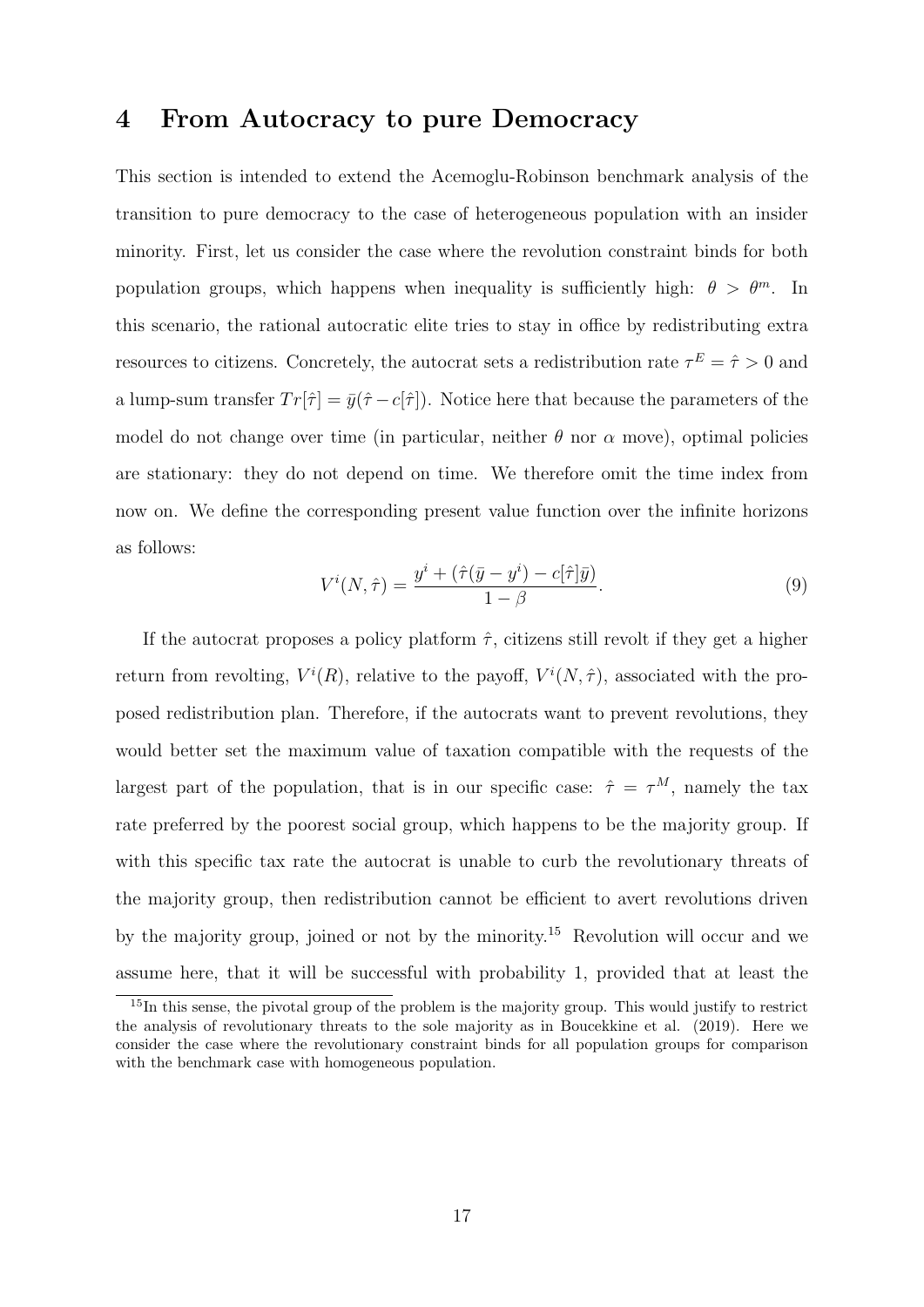majority group revolts. In the following, we characterise some aspects of the Markov Perfect Equilibria, precisely those which convey major differences with the benchmark homogeneous population case.<sup>16</sup>

**Proposition 1.** When the revolution constraint binds for all citizens  $(\theta > \theta^m)$  and the autocratic elite sets a tax rate  $\hat{\tau} = \tau^M$ , there exists a  $\mu^{*,M}$  and a  $\mu^{*,m}$  such that:

- if  $\mu < \mu^{*,m}$  all citizens revolt against the elite;
- if  $\mu \in [\mu^{*,m}, \mu^{*,M}]$  the majority revolts alone against the elite;
- if  $\mu > \mu^{*,M}$  citizens do not revolt against the elite.

*Proof.* Assume  $\hat{\tau} = \tau^M$  as defined by (4). Comparing  $V^M(R) > V^M(N, \tau^M)$  we observe that the inequality holds if and only if  $\mu^M[\tau^M] < 1 - (1 - \tau^M)(1 - \theta)(1 - \alpha)/(1 - x)$  $(1-\delta)(\tau^M - c[\tau^M]) \equiv \mu^{*,M}$ . For the minority group,  $V^m(R) > V^m(N, \tau^M)$  holds when  $\mu^M[\tau^M] < 1 - (1 - \tau^M)(1 - \theta)\alpha/x - (1 - \delta)(\tau^M - c[\tau^M]) \equiv \mu^{*,m}$ . Given  $x < 1/2$ , using (4) we observe that  $\mu^{*,M} > \mu^{*,m}, \forall t \geq 0$ . Therefore, both groups revolt if and only if  $\mu < \mu^{*,m}$ , nobody revolts if  $\mu > \mu^{*,M}$ , the majority revolts alone if  $\mu \in [\mu^{*,m}, \mu^{*,M}]$ . Note also that, given  $\alpha > x$ , we always observe  $\mu^{*,i} \in (0,1)$ , with  $i \in \{M,m\}$ .  $\Box$ 

Proposition 1 characterises citizens' optimal responses to the redistribution plan announced by the autocratic elite. As in the benchmark model of Acemoglu and Robinson (2006), the outcome of the political game crucially depends on the cost of the revolution. Of course, when the revolution constraint does not bind for any citizen  $(\theta \leq \theta^{M})$ , the autocrat never redistributes to citizens simply because the revolution of the majority can never take place.

<sup>16</sup>Full characterisation trivially follow the solution method developed in Acemoglu and Robinson (2006), though definitely more algebra consuming.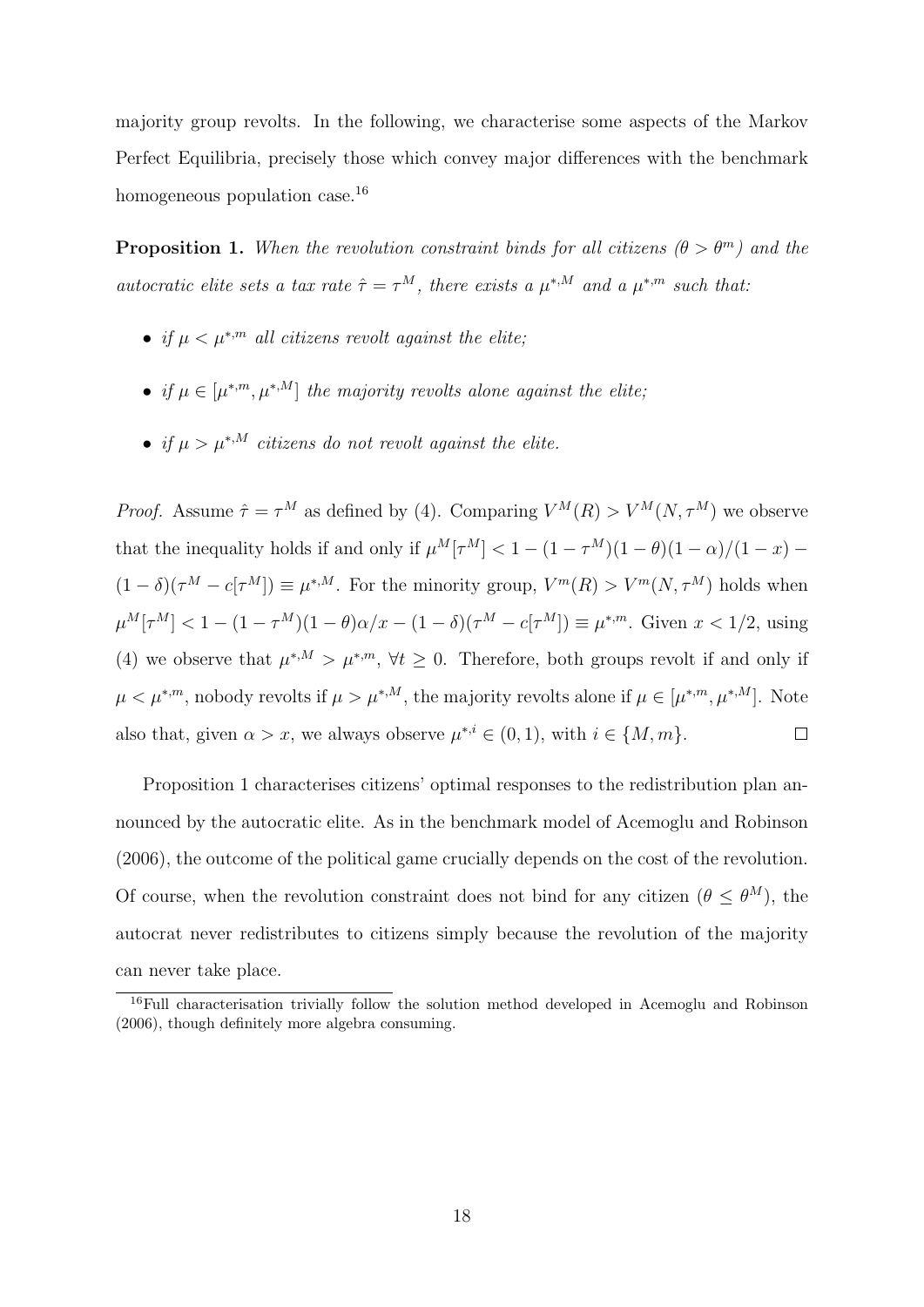Differently from the benchmark and as already alluded to, two different types of revolts might emerge in our setting though the revolution constraint binds for all individuals irrespective of their group membership. First, the collective action is undertaken by all citizens. If the cost in terms of destroyed output is sufficiently low, i.e.  $\mu < \mu^{*,m}$ there will be a popular uprising against the autocratic elite. When both groups demand positive redistribution and transfers, the minority will join the majority group in the collective action against the autocrat. Second, the revolution can be launched only by the majority, i.e.  $\mu \in [\mu^{*,m}, \mu^{*,M}]$ . Although the insider minority does not join the rebellion, this may still be enough to take down the autocratic regime, and that is what we assume here.

A key outcome of the former standard analysis is that the minority group may prefer not to join the uprising of the majority, which opens the door for the emergence of elite-biased democracies, as we will see in the next section. Indeed, because of economic favouritism, minority members never revolt alone against the autocratic elite. Of course, they might join the majority against the elite under certain conditions as shown in the proposition above, but they never go alone for the revolution. Second, and even more importantly, the insider minority may cease to be neutral and get allied with the autocrats. Consider the case where the revolution cost  $\mu \in [\mu^{*,m}, \mu^{*,M}]$ : in such a case, only the majority group revolts, and the minority may well be sensitive to an alternative fiscal package, a kind of government pact involving lower levels of taxation and redistribution compared to the requests of the majority. This is the elite-biased democracy case made by Albertus and Menaldo (2018), and documented in Section 2.

Before going into the details of the transition to an elite-biased democracies, it is worthwhile to understand the role of population polarisation and favouritism in autocracies' breakdowns and transitions to pure democracy. These are the two novel ingredients brought into the standard Acemoglu-Robinson theory, and it makes sense to explore their respective contributions.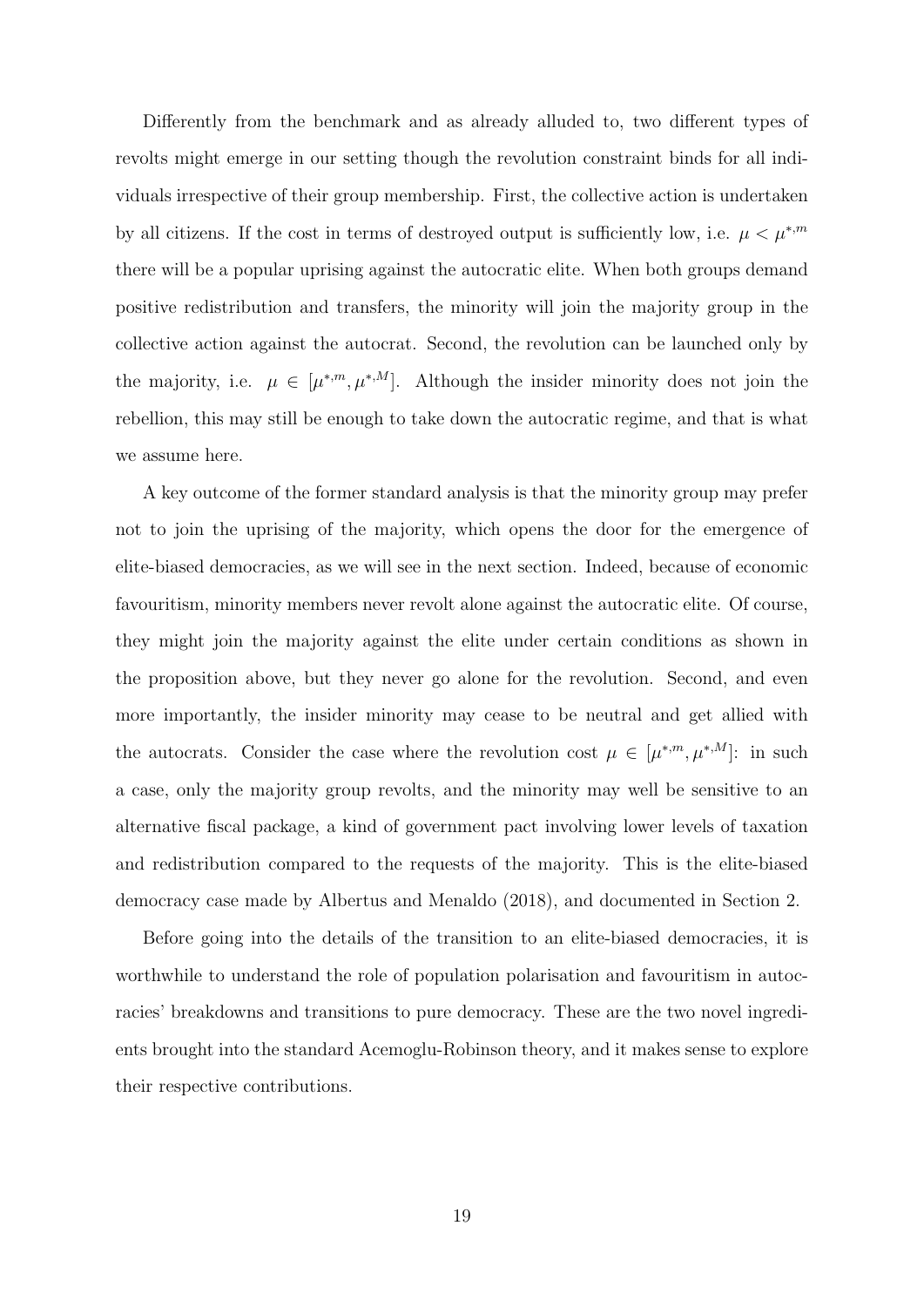Corollary 1. An increase in the size of the minority group increases the probability of popular uprisings of all citizens but decreases the probability of the revolution of the majority.

*Proof.* Using (1), (2), (3), (4) and the thresholds  $\mu^{*,i}$  defined in the proof of Proposition 1, it is straightforward to show that partial derivatives:  $\partial \mu^{*,M}/\partial x = -(1-\theta)^2(1-\theta)^2$  $\alpha$ )<sup>2</sup>/((1 – δ)(1 – x)<sup>3</sup>) < 0 and  $\partial \mu^{*,m}/\partial x = (1 - \theta)^2 \alpha^2 / ((1 - \delta)x^3) > 0$ .  $\Box$ 

Comparative statics show that an increase in  $x$  (the size of the minority group) reduces  $\mu^{*,M}$ , meaning that averting the revolution of the majority with redistribution is more likely. However, an increase in x positively affects  $\mu^{*,m}$ . In this case, the minority will join more probably the revolution against the elite. The intuition behind these theoretical outcomes comes from the fact that income redistribution impacts differently the decision of both the majority and minority to participate in the collective action. It is key to understand that when x increases for given  $\alpha$ , ex-ante economic favouritism decreases since it measures to which extent per group redistribution is inversely proportional to the group demographic weight. Accordingly, the larger the level of polarisation into the population, the lower the favouritism in favour of the minority group. In such a case, the incentives of the majority group to revolt alone decreases.

The same exercise on the income redistribution parameter,  $\alpha$ , for given minority size x, delivers equally involved but consistent outcomes.

Corollary 2. An increase in economic favouritism towards the minority group increases the probability of the revolution of the majority but has an ambiguous effect on popular uprisings of all citizens.

*Proof.* The partial derivatives:  $\partial \mu^{*,M}/\partial \alpha = (1-\theta)^2(1-\alpha)/(1-x)^2(1-\delta)$  and  $\partial \mu^{*,m}/\partial \alpha =$  $(1-\theta)^2(1-\alpha)/((1-x)^2(1-\delta))$ . The former partial derivative is strictly positive, while the latter is positive if and only if  $x < (2\alpha - 1)/\alpha$  and negative otherwise.  $\Box$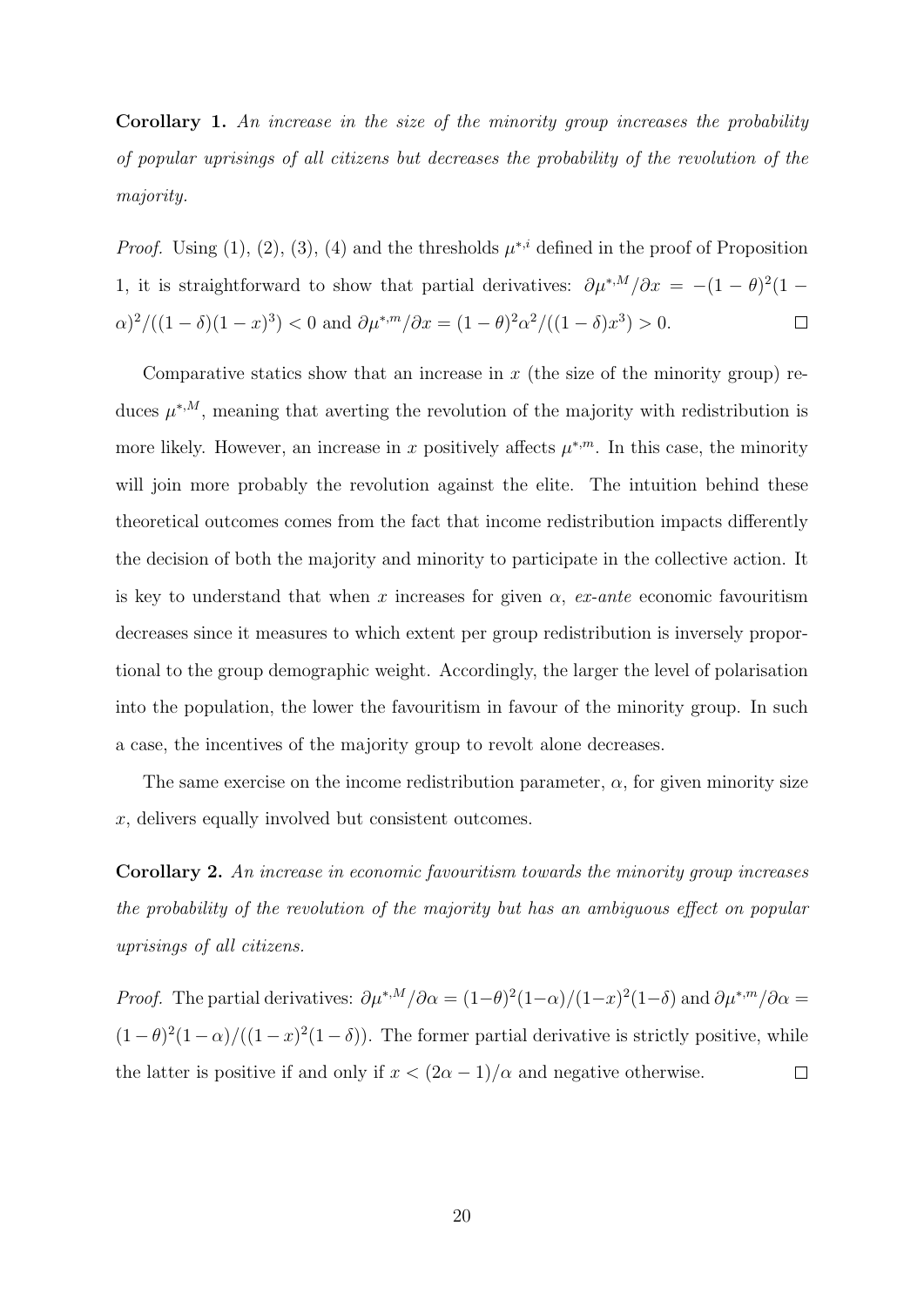When parameter  $\alpha$  increases, then clearly the majority group is the most directly affected: inter-group redistribution becomes more favourable to the insider minority. Therefore the probability for the majority to revolt rises whatever the size of the minority group,  $x$ . However, the latter may not join the majority in the rebellion for obvious reasons.

### 5 From Autocracy to Elite-biased Democracy

In line with Albertus and Menaldo (2018), we define an elite-biased democracy as a political regime in which the political incumbent (here the autocratic elite) may try to maintain its position by seeking a coalition with their economic allies (here the minority) while keeping under control the masses (here the majority), that is without leading the population to revolt. As underlined in Section 2, one of the main characteristic of the elite-biased democracies is that they are far less inclusive and redistribute less than their popular counterparts.

One simple way to model an elite-biased democracy in our setting is to assume a kind of merger between the minority group, that is the insider elite, and the autocratic elite into a new elite group  $(Em)$  of size  $\delta + (1 - \delta)x$ , while the size of majority stay  $(1 - \delta)(1 - x).^{17}$ 

Since in this situation the minority group becomes member of the ruling elite, the economic favouritism parameter becomes  $\alpha = 0$ . The pre-tax income levels to the representative member of the new ruling elite and of the majority group, are therefore respectively given by:

$$
y^{Em} = \frac{\theta \bar{y}}{\delta + (1 - \delta)x}, \qquad y^M = \frac{(1 - \theta)\bar{y}}{(1 - \delta)(1 - x)}.
$$
\n(10)

<sup>&</sup>lt;sup>17</sup>It should be noticed that if the size of the autocrats' clan,  $\delta$ , is small enough,  $(1 - \delta)(1 - x)$  is unambiguously bigger than  $\delta + (1 - \delta)x$ .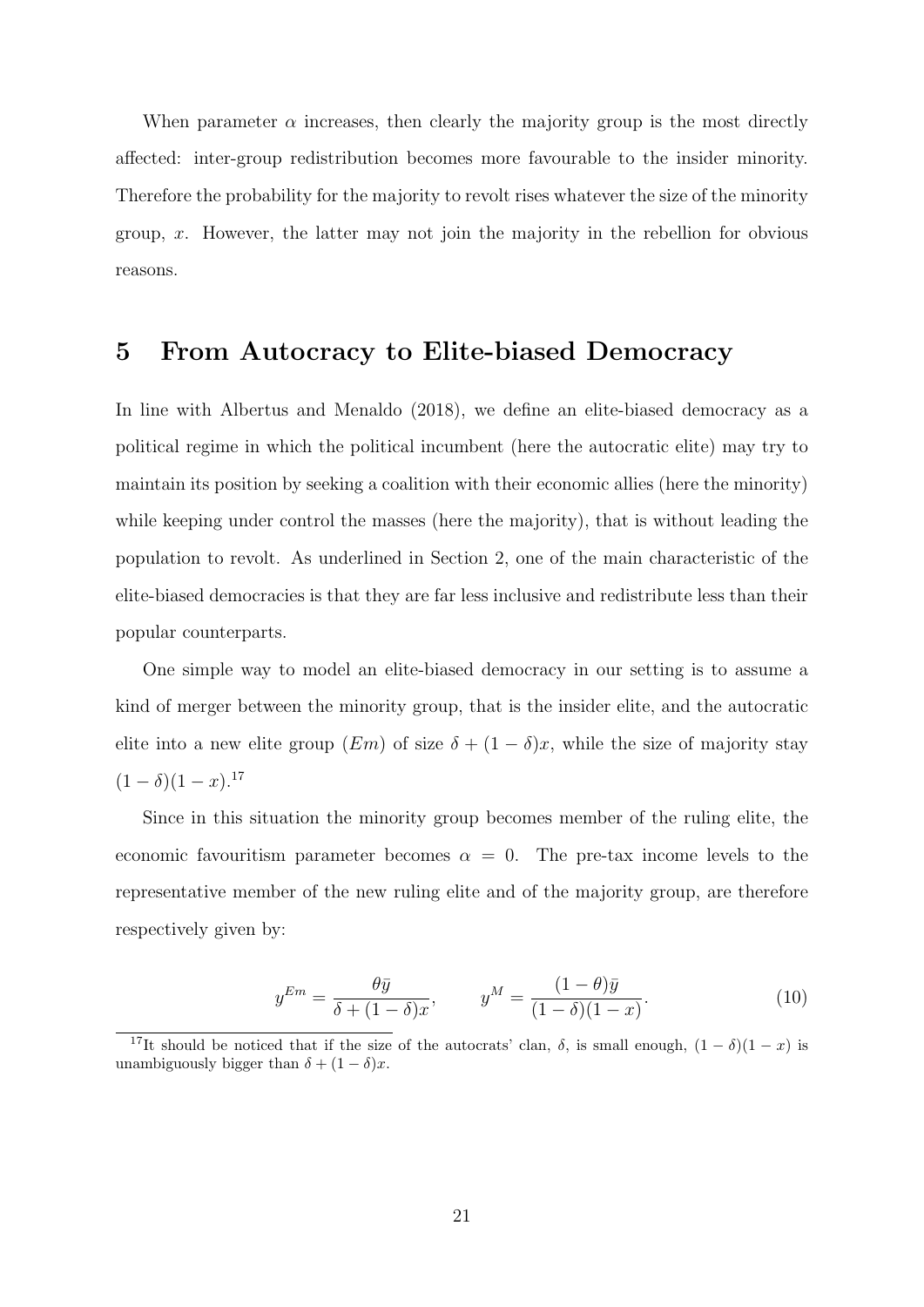To be coherent with the benchmark model developed above, we have to impose income sorting across social classes such that  $y^{Em} > y^{M}$ .

# **Constraint 2.** Income redistribution is such that  $\theta > \tilde{\theta}$ , with  $\tilde{\theta} = x(1 - \delta) + \delta$ .

Proceeding as in the previous section and using (10), we define the preferred tax rate of both groups, considering that  $\bar{y} = (\delta + (1-\delta)x)y^{Em} + (1-\delta)(1-x)y^{M}$ . Maximising (3) under constraint (2), allows us to determine the preferred tax rate of the two groups at time  $t \geq 0$  when  $\alpha = 0$  and minority members join the ruling elite. We get, respectively:

$$
\tau^{Em} = 1 - \frac{\theta}{\delta + (1 - \delta)x}; \qquad \tau^{'M} = 1 - \frac{(1 - \theta)}{(1 - \delta)(1 - x)}.
$$
(11)

Under constraint 2, we observe that  $\tau^{Em} = 0$  and  $\tau^{M} \in (0, 1)$ . Considering (10) instead of (1) in equation (8), the majority of citizens will prefer revolution to a regime with no redistribution,  $\tau^{Em} = 0$ , if and only if  $V^i(R) > V^i(EB)$ , with  $V^i(EB) =$  $y^i/(1-\beta).$ 

**Lemma 3.** The citizens' revolution constraint binds if  $\theta > \theta^{'M} \equiv 1 - (1 - \mu)(1 - x)$ .

*Proof.* The proof is trivial. The majority group revolts when  $V^M(R)$  defined by (7) is larger than  $V^M(N, EB)$ , that is (8) with  $y^i$  defined by (10). The inequality holds when  $\theta > 1 - (1 - \mu)(1 - x) \equiv \theta^M$  $\Box$ 

When the revolution constraint for the majority binds, the new ruling group composed by the autocrat and the minority group tries to avert the revolution of the masses by setting the maximum value of taxation compatible with the requests of the majority, that is  $\hat{\tau} = \tau^{'M}$ . If the tax rate  $\tau^{'M}$  enables to curb the revolutionary threats of the majority group, then an elite-biased democracy in which the new ruling elite sets the preferred policy of the masses is the outcome of the political game. First of all, the new institutional arrangement is a formal democracy since the policy chosen is the one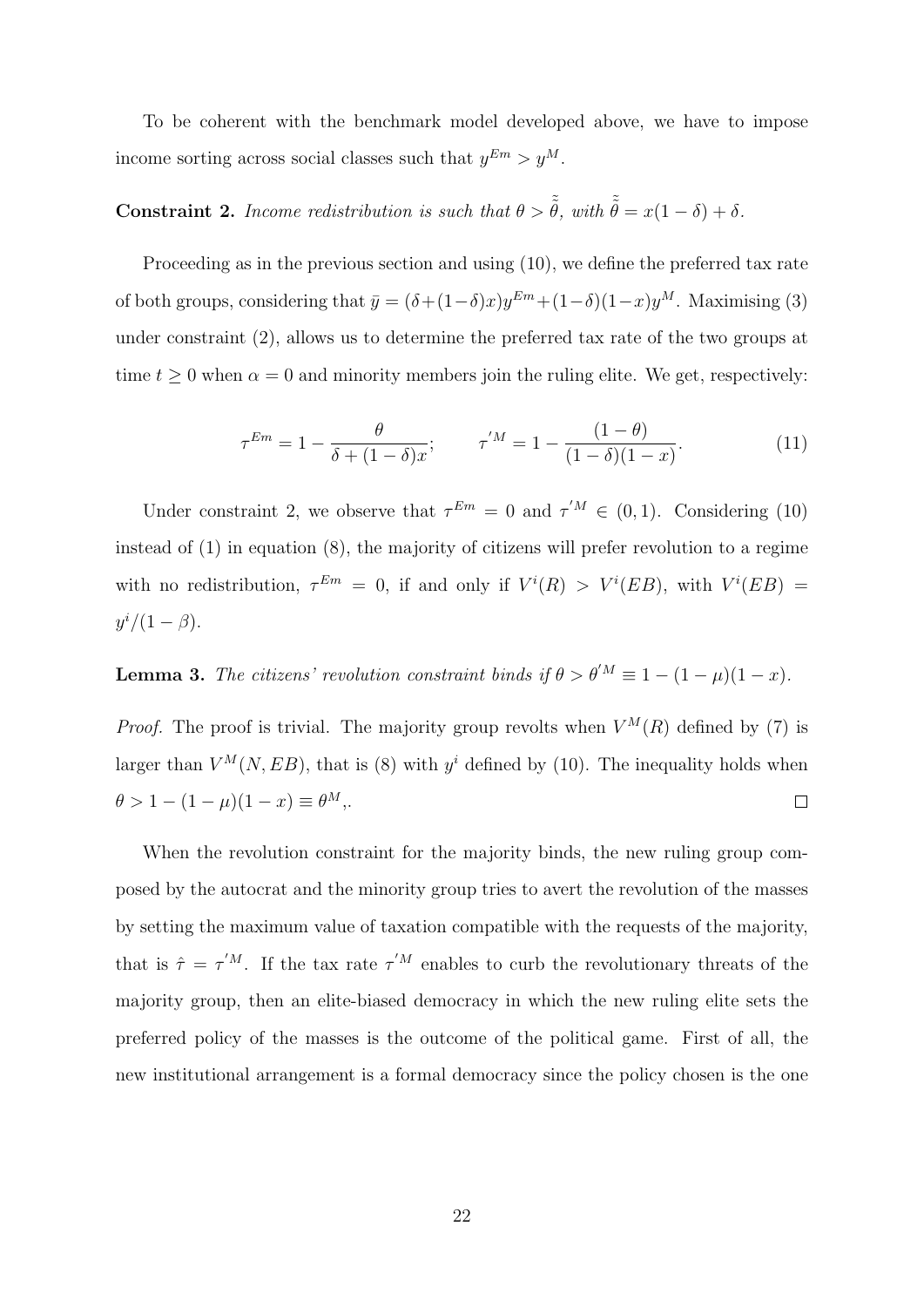preferred by the majority, it would therefore result from free elections. Second, it is worth pointing out that the following important property holds:  $\tau^{'M} < \tau^M$ . Indeed, the preferred tax rate of the majority decreases when the autocratic elite and the minority merge in a single group leading to a formal elimination of favouritism within population, and therefore to alleviate grievance on the majority side.

Again, we define the generic present value function over the infinite horizons as follows:

$$
V^{i}(EB, \tau^{'M}) = \frac{\hat{y}^{i} + (\tau^{'M}(\bar{y} - \hat{y}^{i}) - c[\tau^{'M}]\bar{y})}{1 - \beta}.
$$
\n(12)

**Proposition 2.** Assume that at  $t = 0$  the autocratic elite and the minority join together and set a tax rate  $\hat{\tau} = \tau^{'M}$ . When the revolution constraint binds  $(\theta > \theta^{'M})$  for the majority, there exists a threshold  $\mu^{',M}$  such that:

- if  $\mu < \mu^{',M}$  the majority revolts against an elite-biased democracy;
- if  $\mu \geq \mu^{',M}$  the majority does not revolt against an elite-biased democracy.

*Proof.* Assume  $\hat{\tau} = \tau^{'M}$ . Comparing  $V^M(R) > V^M(EB, \tau^{'M})$  we observe that the inequality holds if and only if  $\mu^M[\tau'^M] < 1 - (1 - \theta)/(1 - x)(1 - \tau'^M) - (1 - \delta)(\tau'^M c[\tau^{'M}]) \equiv \mu^{',M}.$  $\Box$ 

Using Propositions 1 and 2, we can then derive readily the following final result.

Proposition 3. The optimal strategy of the autocratic elite is to implement an elitebiased democracy when  $\mu \in [\mu^{'M}, \mu^{*M})$ , to maintain an autocratic regime when  $\mu \geq \mu^{*M}$ and to flee the country when  $\mu < \mu^{'M}$ .

*Proof.* First of all, note that using (4) and (11) we derive:  $\mu^M - \mu^{*M} = (1 - \theta)^2 (\alpha 1)/(2(1-x^2)(1-\delta)) < 0$ . Therefore,  $\mu^M \leq \mu^{*M}$ ,  $\forall t \geq 0$ . It follows from Proposition 2 that when revolution constraint binds for the majority group, that is when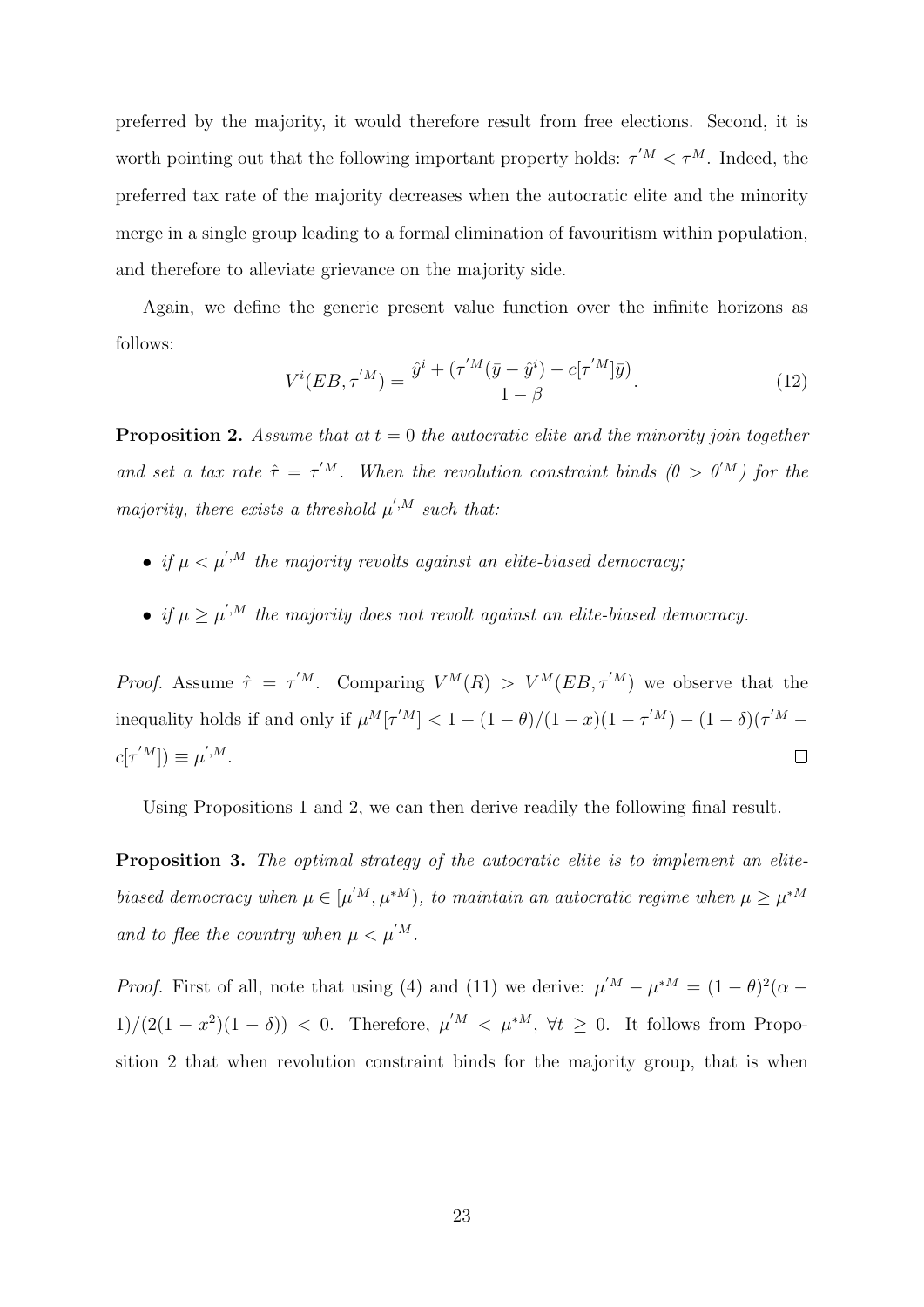$\mu \in [\mu'^M, \mu^{*M})$ , the revolution of the masses is averted by setting an elite biased democracy with  $\hat{\tau} = \tau^{'M}$ . When  $\mu \geq \mu^{*M}$ , the majority does not revolt against an autocracy setting  $\hat{\tau} = \tau^{*M}$ . Therefore, given  $\theta$ , the revolution is averted, and an elite-biased democracy would never emerge. Finally, when  $\mu < \mu^{'M}$ , an elite-biased democracy cannot avert the revolution of the masses.  $\Box$ 

The proposition above is quite informative on the optimality/feasibility of a democracybiased exit for the autocrat. Clearly, such an arrangement cannot be always optimal from the point of view of the incumbent nor can it be always feasible. In our simple model, conditions on the cost of revolution are needed: it should belong to a (non-zero measure) set of intermediate values. If the incumbent is so weak that the revolution cost faced by the majority is outside the interval, then there is no other exit solution than leaving the country. Symmetrically, it is unclear that a very strong incumbent has to resort to the elite-biased democracy arrangement if her unique objective is to remain in office. These are sensible points that are also acknowledged by Albertus and Menaldo, who stress "the importance of state capacity in allowing incumbent elites to exit a dictatorship on favorable terms". In the case of South Africa, it's difficult to understand the outcome of our model if we do not account for the cost of revolution, which also measures the vulnerability of the incumbents, the impact of international pressures and embargoes. On the contrary, our model applies to the Spanish transition with a tight definition of regime vulnerability.

## 6 Conclusion

In this paper, we have extended the Acemoglu and Robinson's benchmark frame to study the emergence of an important institutional arrangement, highlighted by Albertus and Menaldo (2018): the elite-biased democracies. We have shown how the merger of the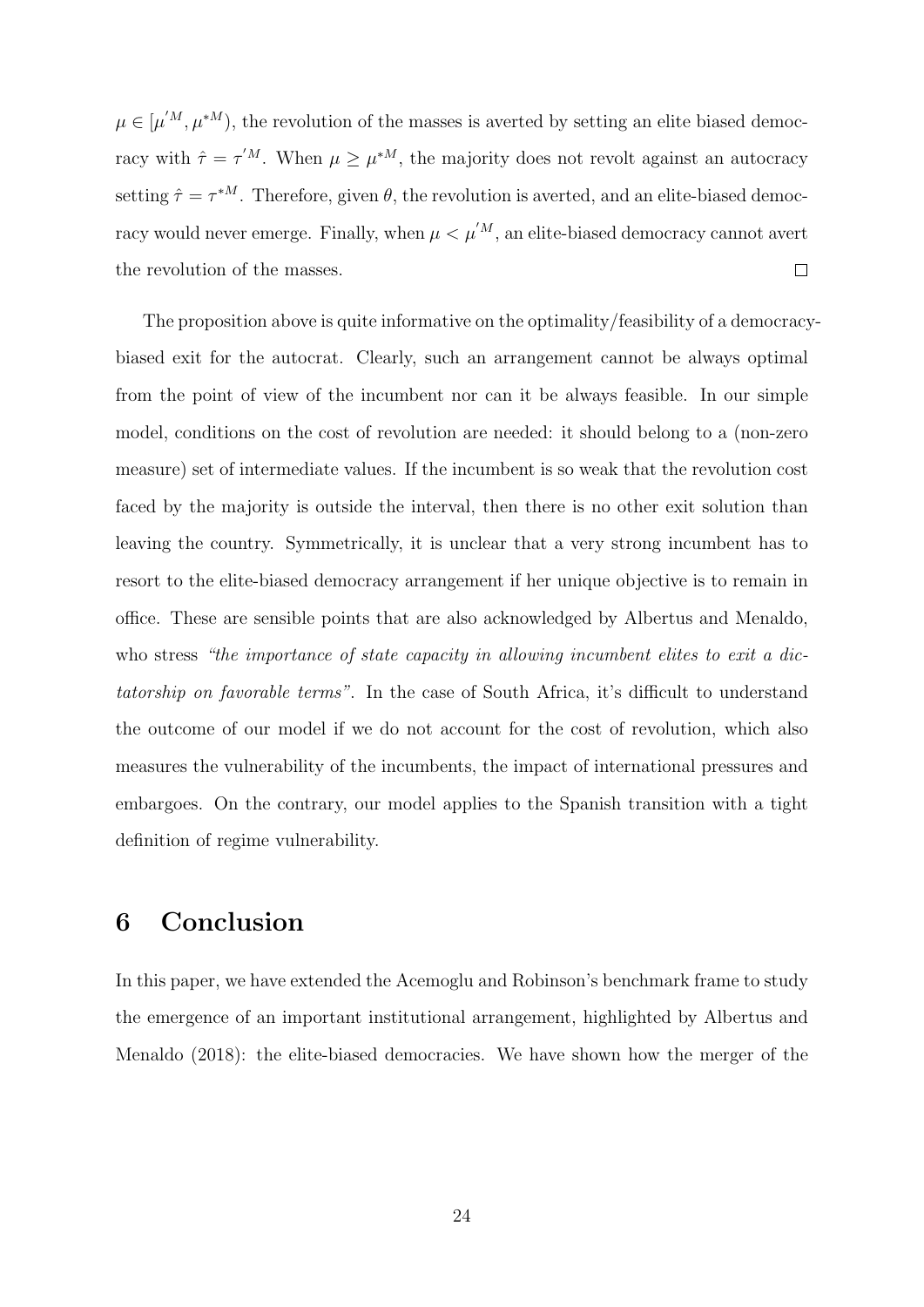former political incumbents with the associated (insider) minorities can be an efficient constitutional arrangement for the latter to keep some advantage in a formal democracy set-up. Of course, some conditions are needed: in our model, these conditions concern the cost of revolutions which should be in a set of intermediate values. That is to say, the former autocrat should not be too vulnerable and should not be invulnerable neither, otherwise elite-biased democracies cannot be optimal for the incumbent or even feasible.

Our exposition is meant to be non-technical, and some (deliberately) missing ingredients are worth exploring. One has to do with our restriction to stationary decisions given stationary environments. In order to bring such a class of models to the data, it is necessary to consider for example the exogenous changes in the vulnerability of the regimes (that is parameter  $\mu$ ). Otherwise, it is impossible to understand the emergence and the demise of elite-biased democracies in Spain, South Africa or Algeria.

## References

- [1] Acemoglu, D., Naidu, S., Restrepo, P., & Robinson, J. A. (2015). Democracy, redistribution, and inequality. In Handbook of income distribution (Vol. 2, pp. 1885-1966). Elsevier.
- [2] Acemoglu, D., & Robinson, J. A. (2006). Economic origins of dictatorship and democracy. Cambridge University Press.
- [3] Albertus, M., & Menaldo, V. (2018). Authoritarianism and the elite origins of democracy. Cambridge University Press.
- [4] Becker, R. A. (1980). On the long-run steady state in a simple dynamic model of equilibrium with heterogeneous households. The Quarterly Journal of Economics, 95(2), 375-382.